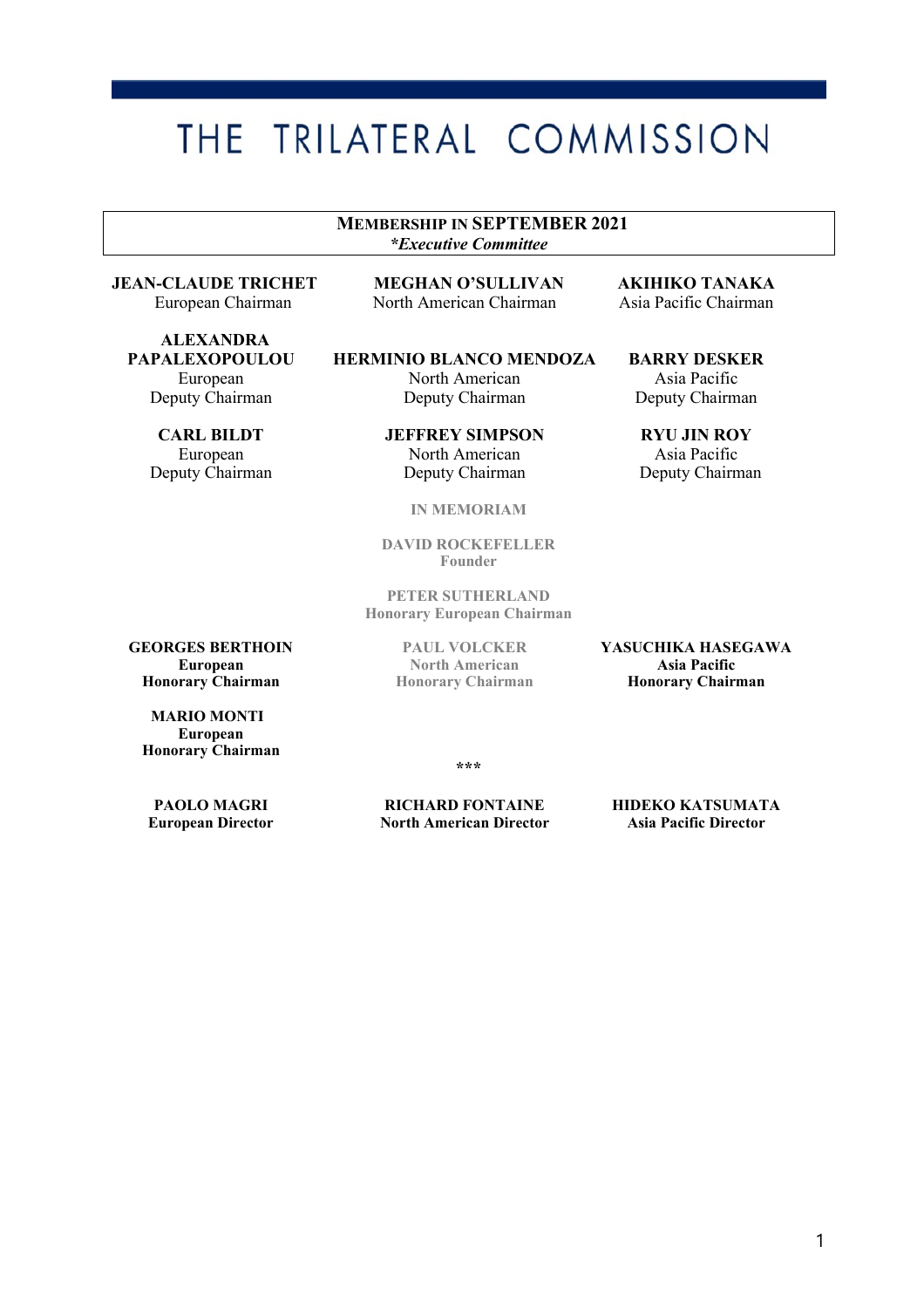## **NORTH AMERICAN GROUP**

**\*B. Marc Allen**, Chief Strategy Officer and Senior Vice President, Boeing, Arlington VA

**Graham Allison**, Douglas Dillon Professor of Government, Harvard Kennedy School, Cambridge; former Director, Belfer Center for Science and International Affairs and former Dean, John F. Kennedy School of Government; former Special Advisor to the Secretary of Defense and former Assistant Secretary of Defense

**Rona Ambrose**, Deputy Chairwoman, TD Securities

- **Bruce Andrews**, Senior Vice President and Managing Partner of SoftBank Group, Washington; former Deputy Secretary of Commerce
- **Ajay Banga**, Executive Chairman, Mastercard, New York
- **Doug Beck,** Vice President, Americas and Northeast Asia for Apple, Inc, San Francisco
- **Michael Beckerman**, Vice President and Head of Americas Public Policy, TikTok, Washington
- **Joshua Berkowitz,** CEO, PlaySqor, a US based sports gaming company and Founder and President, Shield Street Capital
- **\*Catherine Bertini**, Professor, Public Administration and International Affairs, Maxwell School of Citizenship and Public Affairs, Syracuse University; Distinguished Fellow, The Chicago Council on Global Affairs
- **\*Herminio Blanco Mendoza**, Chairman, IQOM, Mexico City; Deputy Chairman, North American Trilateral Commission; former Mexican Secretary of Commerce and Industrial Development and former Chief NAFTA Negotiator

**Michael Bloomberg**, Founder and CEO, Bloomberg LP, NewYork; former Mayor of New York City **Ian Bremmer**, President, Eurasia Group and GZERO Media

- **Esther Brimmer**, Executive Director and CEO, NAFSA: Association of International Educators, Washington
- **Mark Brzezinski,** President & CEO, Brzezinski Strategies LLC, Washington; former US Ambassador to Sweden
- **R. Nicholas Burns**, Roy and Barbara Goodman Family Professor of the Practice of Diplomacy and International Relations and Member of the Board of Directors, Belfer Center for Science and International Affairs, Harvard Kennedy School, Cambridge; former U.S. Under Secretary of State for Political Affairs
- **Steve Bunnell**, Partner, O'Melveny & Myers LLP, Washington; former General Counsel at Department of Homeland Security
- **Ash Carter**, Director, Harvard's Belfer Center, Cambridge; former Secretary of Defense
- **Jean Charest**, Partner, McCarthy Tétrault LLP, Former Premier of Quebec, Member of the Queen's Privy Council for Canada
- **\*Michael Chertoff**, Chairman and Co-Founder, The Chertoff Group; former Secretary of Homeland Security; Former Judge, U.S. Circuit Court of Appeals for the Third Circuit; Former Assistant Attorney General, Criminal Division, Department of Justice, Washington
- **Raymond Chrétien,** Strategic Advisor, Fasken, Montreal, QC; Former Chairman of the Board of Directors of the Montréal Council on Foreign Relations (MCFR); former Associate Under Secretary of State of External Affairs; former Ambassador to the Congo, Belgium, Mexico, the United States, and France
- **Jared Cohen,** Founder and President of Jigsaw, New York; former member of Department of State's Policy Planning Staff
- **Timothy Collins**, CEO and Managing Partner, Ripplewood Advisors, LLC, New York
- **Heidi Crebo-Rediker**, CEO, International Capital Strategies, Washington; former Chief Economist, State Department
- **Helima Croft**, Managing Director, Head of Global Commodity Strategy and MENA Research at RBC Capital Markets, New York; former Senior Economic Analyst at CIA
- **Lee Cullum**, Journalist, Public Media of North Texas, an affiliate of PBS; Senior Fellow at the John Tower Center for Public Policy and International Affairs at SMU, Dallas
- **Luis de la Calle**, Managing Director and Founding Partner, de la Calle, Madrazo, Mancera, S.C. (CMM), Mexico City; former Undersecretary for International Trade Negotiations
- **Arthur A. DeFehr**, Chairman, Palliser Furniture Holdings Ltd., Winnipeg

**André Desmarais**, Deputy Chairman, Power Corporation of Canada, Montréal, QC

Deputy Chairman, Power Financial, Montreal, QC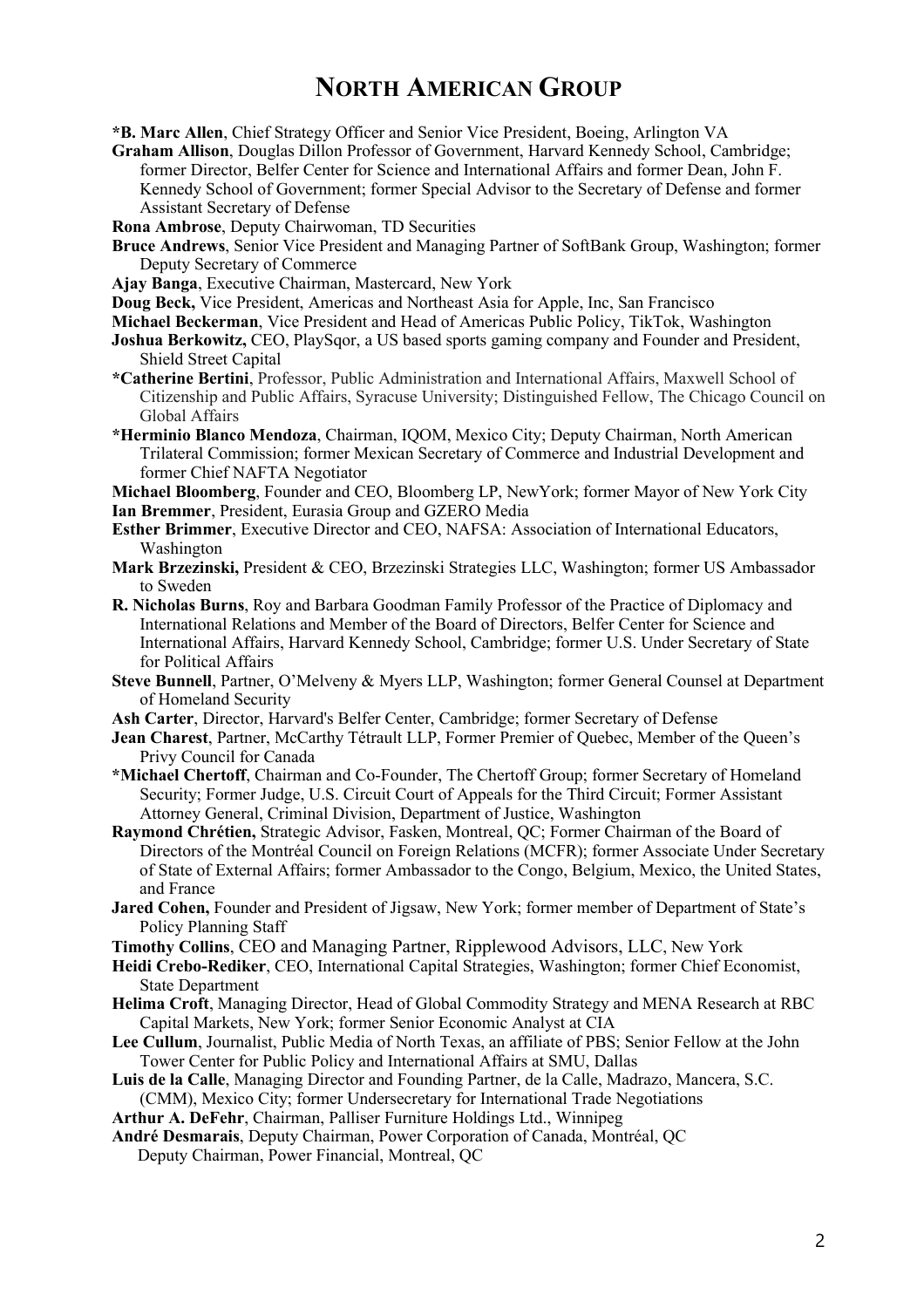- **John M. Deutch**, Institute Professor emeritus, Massachusetts Institute of Technology, Cambridge; former Director of Central Intelligence; former U.S. Deputy Secretary of Defense and Undersecretary of Energy
- **\*Ambassador Paula J. Dobriansky**, Senior Fellow, Harvard University Belfer Center for Science and International Affairs; Vice Chair, Scowcroft Center for Strategy and Security (Atlantic Council); former Under Secretary of State for Global Affairs
- **\*Wendy Dobson**, Professor Emerita, Economic Analysis and Policy Rotman School of Management, University of Toronto; former Associate Deputy Minister of Finance, Government of Canada
- **Gary Doer**, 23rd Canadian Ambassador to the United States; Co-Chair of the Wilson Centre's Canada Institute; former Premier of Manitoba
- **Thomas Donilon**, Partner and Vice Chair, O'Melveny & Myers LLP, Washington; Non-resident Senior Fellow, Belfer Center for Science and International Affairs, Harvard University; former U.S. National Security Advisor
- **\*Kenneth M. Duberstein**, Chairman and Chief Executive Officer, The Duberstein Group, Washington; former Chief of Staff to President Ronald Reagan
- **Michael Duffy**, Deputy Op-Ed Editor, *The Washington Post*, Washington

**Nina Easton**, Co-CEO, SellersEaston Media

- **Doug Elmendorf**, Dean and Don K. Price Professor of Public Policy, Harvard Kennedy School, Cambridge
- **\*Richard Falkenrath**, Chief Administrative Officer, Bridgewater Associates, Westport
- **Dawn Farrell**, President and CEO, TransAlta Corporation, Calgary
- **\*Diana Farrell**, Independent Director, eBay; Trustee, Urban Institute; Trustee, National Bureau of Economic Research; Member of National Academy of Sciences CNSTAT; Founding and former Chief Executive Officer and President, JPMorgan Chase Institute, Washington; former Deputy Director, National Economic Council, and Deputy Assistant to the President for Economic Policy; former Senior Partner, McKinsey & Co and former head of McKinsey Global Institute
- **Laurence D. Fink**, Chairman and Chief Executive Officer, BlackRock, Inc., New York
- **Juan Gallardo**, Chairman of the Board, Organizacion Cultiba, Mexico City
- **\*David Gergen**, Senior Political Analyst, CNN; Founding Director, Center for Public Leadership; Professor of Public Service, Harvard Kennedy School, Cambridge
- **Gordon Giffin**, Partner, Dentons US LLP, Atlanta; former U.S. Ambassador to Canada
- **Donald Gogel,** Chairman of Clayton, Dubilier & Rice, LLC, New York
- **Jamie S. Gorelick**, Partner, WilmerHale, Washington; former Deputy Attorney General; former General Counsel, Department of Defense
- **Donald Graham**, Chairman of the Board, Graham Holdings Company, Arlington
- **Hon. William C. Graham, P.C., O.C., Q.C.,** former Member of Canadian House of Commons; former Minister of Foreign Affairs and former Minister of Defence, Ottawa; Chancellor, Trinity College, University of Toronto; Hon. Col. of The Canadian Special Operations Forces Command; Founder of The Bill Graham Centre for Contemporary International History; former Chair of Canadian International Council; former Chair of The NATO Association of Canada (formerly The Atlantic Council of Canada)
- **Kelly Grier**, U.S. Chair and Managing Partner and Americas Managing Partner, EY, Chicago **The Honourable V. Peter Harder, P.C.**
- **\*Jane Harman**, President Emerita, Wilson Center, Washington; former Member, U.S. House of Representatives
- **Jack Harris,** Q.C., M.P. St. John's East and NDP Critic for Foreign Affairs, Public Safety and Atlantic Canada Opportunities
- **Linda Hasenfratz**, CEO, Linamar Corporation, Ontario
- **Alexandra Haas-Paciuc**, President, the National Council to Prevent Discrimination (CONAPRED)
- **Kerry Healey**, President, Milken Center for Advancing the American Dream, Washington; former Lieutenant Governor of Massachusetts
- **Carlos Heredia**, Associate Professor, Department of International Studies, Center for Research and Teaching in Economics (CIDE), Mexico City; Coordinator, Program for the Study of the United States, CIDE
- **John B. Hess**, CEO, Hess Corporation, New York
- **Marillyn A. Hewson**, Former Chairman, President and Chief Executive Officer, Lockheed Martin Corporation
- **Fiona Hill**, Robert Bosch Senior Fellow Foreign Policy, Center on the United States and Europe, Brookings,Washington; former Senior Director for European and Russian Affairs on the NSC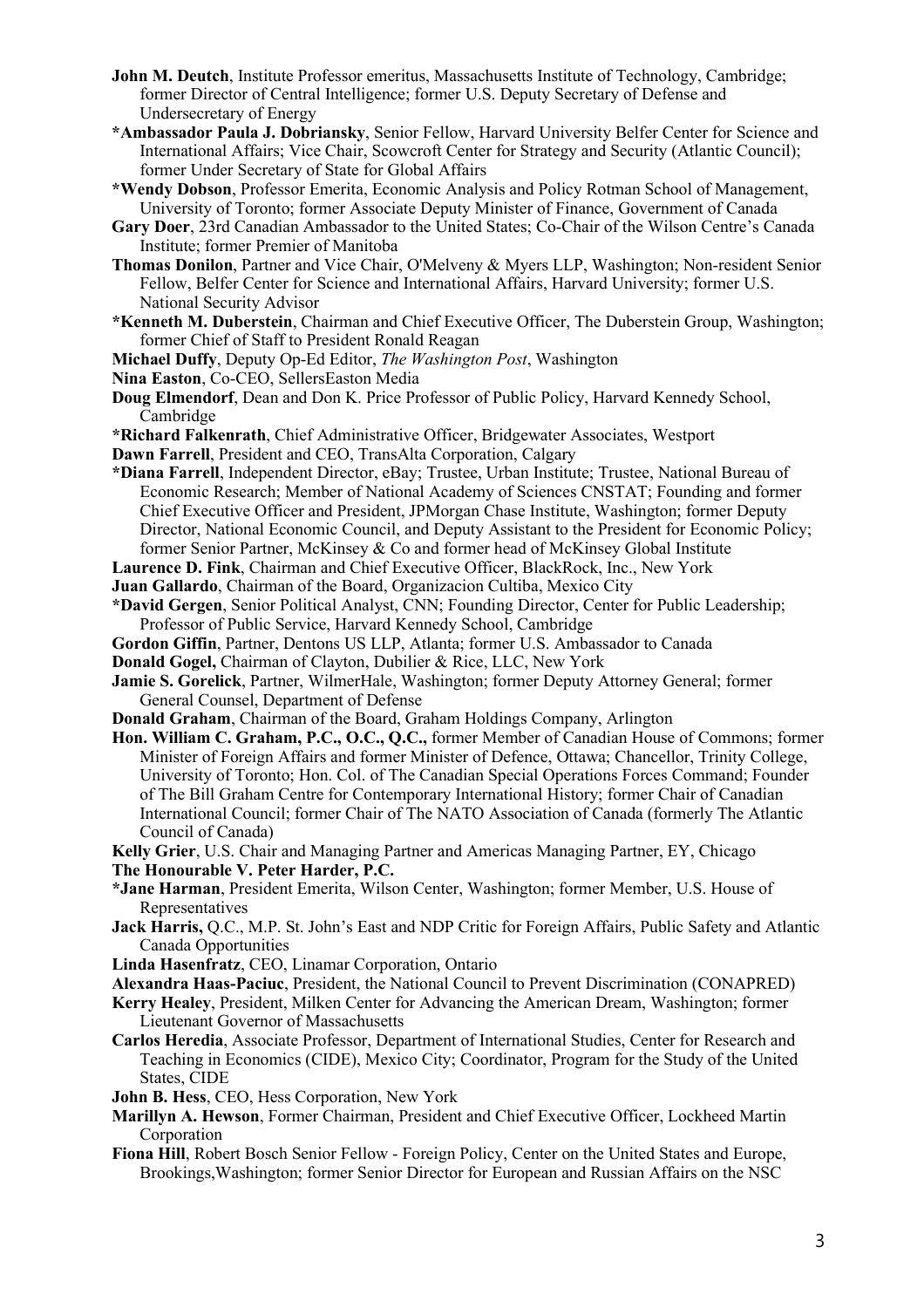- **\*Carla A. Hills**, Chair and CEO, Hills & Company International Consultants, Washington; former U.S. Trade Representative; former U.S. Secretary of Housing and Urban Development
- **Mellody Hobson**, Co-CEO and President, Ariel Investments, Chicago

**\*Karen Elliott House**, Writer, Princeton, NJ; Senior Fellow, Belfer Center for Science and International Affairs, John F. Kennedy School of Government, Harvard University; former Senior Vice President, Dow Jones & Company, and Publisher, *The Wall Street Journal*

**Chris Howard**, President, Robert Morris University, Pittsburgh

**Joe Hurd**, Non-Executive Director, Trustpilot Group plc (LSE: TRST); Independent Director,

- SilverBox Engaged Merger Corp I (NASDAQ: SBEAU); Operating Partner, SOSV, LLC **David Ignatius**, Columnist, The Washington Post, Washington
- **Merit E. Janow,** Dean, School of International and Public Affairs and Professor of Practice, International Economic Law and International Affairs, Columbia University's School of International and Public Affairs (SIPA), New York; former Member, Appellate Body from North America, World Trade Organization
- **P. Thomas Jenkins**, Chair, OpenText, Waterloo; Chair, World Wide Web Foundation
- **Robert Johnston**, Executive Advisor, Energy, Climate, and Resources, Eurasia Group, Washington
- **Andy Karsner**, Managing Partner of the Emerson Collective; Senior Strategist at X; former Assistant Secretary of Energy for Energy Efficiency and Renewable Energy
- **Juliette Kayyem**, Lecturer in Public Policy, John F. Kennedy School of Government, Harvard University, Cambridge; Former Columnist, Boston Globe
- **Timothy Keating**, Executive Vice President, Government Operations, The Boeing Company
- **Robert M. Kimmitt**, Senior International Counsel, WilmerHale, Washington; former U.S. Deputy Secretary of the Treasury; former U.S. Under Secretary of State for Political Affairs; former U.S. Ambassador to Germany
- **\*Henry A. Kissinger**, Chairman, Kissinger Associates, Inc., New York; former U.S. Secretary of State; former Assistant to the President for National Security Affairs; Lifetime Trustee, Trilateral Commission
- **Michael Klein,** Managing Partner, M. Klein & Company, New York
- **Scott Kleinman**, Co-President, Apollo Global Management, New York
- **Nicholas Kristof**, Columnist, The New York Times, Scarsdale
- **Stephanie Kusie**, Member of Parliament, House of Commons, Ottawa
- **Fred Langhammer**, Chairman, Global Affairs, The Estée Lauder Companies, Inc., New York
- **\*Monique Leroux**, Corporate Director and Former Chair of the Board and Chief Executive Officer of Desjardins Group, Canada
- **Leonard M. Levie**, Chairman and Founder of American Industrial Acquisition Corporation (AIAC.com) and the AIAC Foundation Inc., New York
- **Marne Levine**, former Chief Operating Officer, Instagram, Menlo Park
- **Santiago Levy**, Senior Fellow, Brookings Institution, Washington
- **Josephine Linden**, CEO, Linden Global Strategies LLC, New York
- **David Lipton**, First Deputy Managing Director, International Monetary Fund, Washington
- **Linda Koch Lorimer**, CEO, Abundantior; former Vice President for Global & Strategic Initiatives, Yale University
- **Steven MacKinnon,** Member of Parliament, House of Commons, Ottawa
- **John Manley**, Chair, CAE Inc., CIBC Bank USA, past-chair, CIBC, Director, Telus Inc., Senior Adviser Bennett Jones LLP
- **James Manyika**, Senior Partner, McKinsey & Co, Chair and Director, McKinsey Global Institute, San Francisco
- **Judith A. McHale**, President and Chief Executive Officer, Cane Investments, LLC, Hastings on Hudson; former U.S. Under Secretary of State for Public Diplomacy and Public Affairs; former President and Chief Executive Officer, Discovery Communications
- **Thomas F. McLarty**, **III,** Chairman and Co-Founder, McLarty Asssociates, Washington; former Chief of Staff to President Clinton
- **Lourdes Melgar**, Energy and Sustainability Scholar
- **Antonio Ortiz-Mena**, Senior Vice President, ASG
- **Jami Miscik**, President and Vice Chairman, Kissinger Associates, Inc., New York; former Deputy Director for Intelligence, Central Intelligence Agency
- **Andrea Mitchell**, Chief Foreign Affairs Correspondent, NBC News, Washington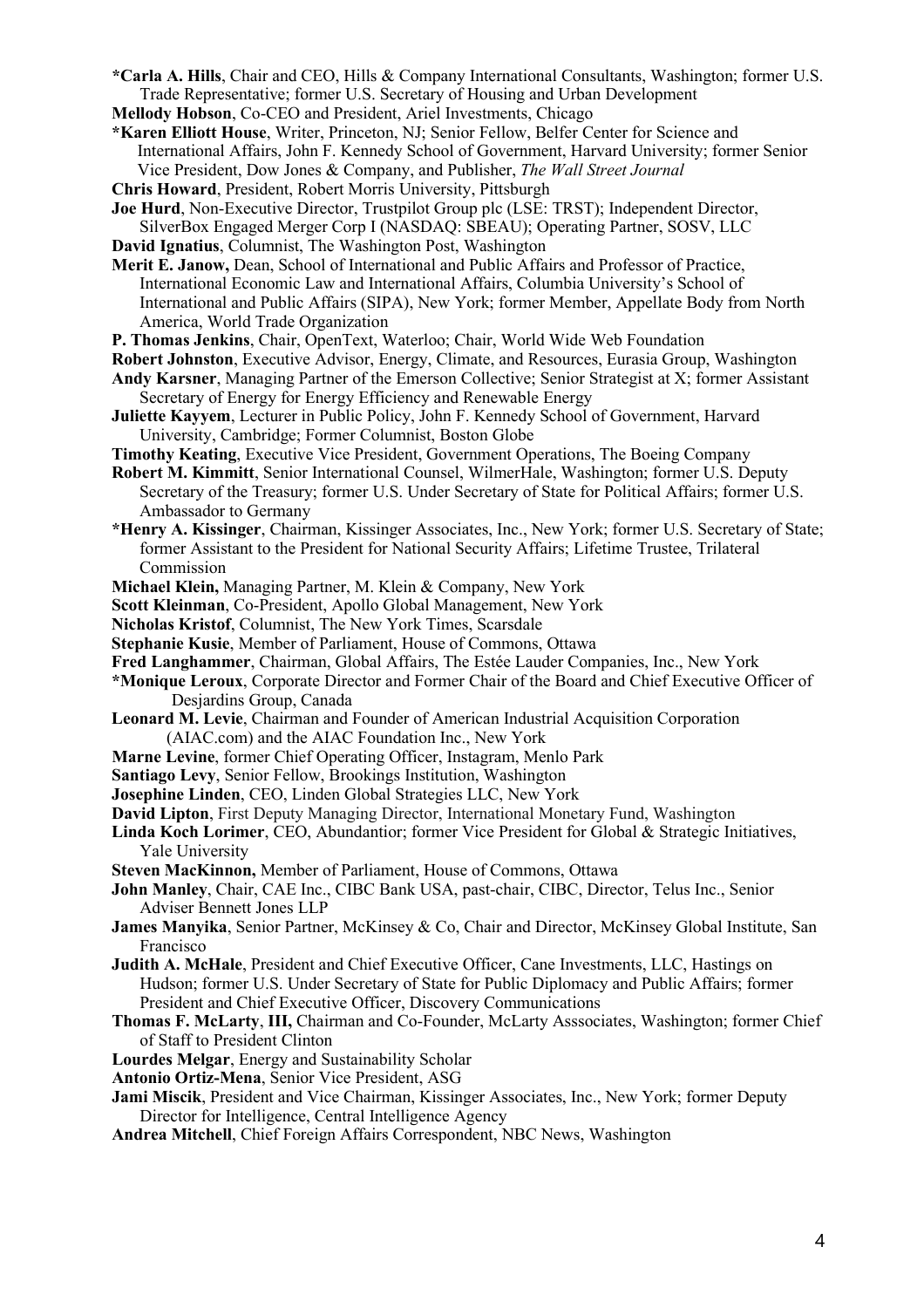- **Susan Molinari**, Member of Protiviti Consulting's Advisory Board and APCO Worldwide's International Advisory Board; Chair of the American Italian Food Coalition; Senior Advisor to the Chairman and to the Board of Viridi Parente; former Vice President of Government Affairs & Public Policy for the Americas, Google, Inc.; former Member of Congress
- **Nate Morris**, Founder and CEO, Rubicon Technologies, LLC, Kentucky
- **Adm. Michael Mullen (Ret.)**, President of MGM Consulting; 17th Chairman of the Joint Chiefs of Staff
- **Heather Munroe-Blum**, Chairperson, Canada Pension Plan Investment Board, Toronto; Principal Emerita, McGill University, Montréal
- **Lori Esposito Murray**, Distinguished Chair for National Security, U.S. Naval Academy; former President & Chief Executive Officer, World Affairs Councils of America; former Special Advisor to the President on the Chemical Weapons Convention; former Assistant Director, U.S. Arms Control & Disarmament Agency
- **Scott Nathan**, CEO, Atlantic Neptune, Washington; former Associate Director for General Government Programs (GGP) at the Office of Management and Budget
- **John D. Negroponte**, Vice Chairman, McLarty Associates, Washington; former Deputy Secretary of State; first Director of National Intelligence; former Ambassador to the United Nations, Honduras, Mexico, the Philippines and Iraq
- **Michelle Nunn**, President and CEO, CARE USA, Atlanta
- **\*Joseph S. Nye, Jr.**, University Distinguished Service Professor Emeritus and former Dean, John F. Kennedy School of Government, Harvard University, Cambridge; former Chair, National Intelligence Council; former U.S. Assistant Secretary of Defense for International Security Affairs; former North American Chairman, Trilateral Commission
- **Ben Nye**, Chief Executive Officer, Turbonomic, Boston; former Executive Secretary and Senior Advisor, Department of Treasury
- **Michael Olshan**, Managing Partner, O-Corp Investments, New York
- **\*Meghan L. O'Sullivan**, Evron and Jeane Kirkpatrick Professor of the Practice of International Affairs, John F. Kennedy School of Government, Harvard University, Cambridge; former Special Assistant to President and Deputy National Security Advisor for Iraq and Afghanistan; North American Chairman, Trilateral Commission
- **Eric Pelletier**, Vice President and Head of International Government Affairs at Alibaba; former Deputy Assistant to the President for Legislative Affairs
- **David Petraeus**, Partner, KKR and Chairman, The KKR Global Institute; former Director of the CIA and Commander of the International Security Assistance Force in Afghanistan
- **John A. Quelch**, Leonard M. Miller University Professor and Vice Provost, University of Miami. Dean, Miami Business School. Former Senior Associate Dean, Harvard Business School. Former Dean, London Business School. Former Dean, China Europe International Business School, Miami
- **John Risley**, Chairman & CEO, CFFI Ventures Inc, Bedford
- **Ginni Rometty**, Retired IBM Executive Chairman, New York
- **\*David M. Rubenstein**, Co-Founder and Co-Chairman, The Carlyle Group, Washington
- **\*Luis Rubio**, Chairman, Mexico Evalua-CIDAC, Mexico City
- **Wayne Safro**, Managing Director, Global Wealth Management, UBS, New York
- **Indira V. Samarasekera**, Senior Advisor, Bennett Jones LLP, Vancouver
- **David Sanger**, Chief Washington Correspondent, *The New York Times*, Adjunct Lecturer in Public Policy, Harvard University, Cambridge
- **Eric Schmidt**, Technical Advisor and Board Member, Alphabet Inc., Mountain View
- **Susan C. Schwab**, Professor Emerita, University of Maryland and Strategic Advisor, Mayer Brown; Former US Trade Representative
- **Gerald Seib**, Executive Washington Editor, The Wall Street Journal, Washington
- **Jaime Serra**, Chairman, SAI Law and Economics; Founder, Aklara, the Arbitration Center of Mexico, Mexico City; former Deputy Chairman, North American Trilateral Commission; Chairman, BBVA and Director of the following listed companies: The Mexico Fund, Tenaris and Vitro
- **Rajiv Shah**, President, Rockefeller Foundation; Distinguished Fellow in Residence, Edward A. Walsh School of Foreign Service, Georgetown University, Washington; former Administrator, U.S. Agency for International Development
- **Andy Sieg,** President, Merrill Lynch Wealth Management, Bank of America Corporation, New York
- **\*Jeffrey Simpson**, North American Deputy Chairman of the Trilateral Commission; retired, National Affairs Columnist, *The Globe and Mail*, Toronto
- **Olympia J. Snowe**, Former U.S. Senator; Senior Fellow, Bipartisan Policy Center, Portland **Cecilia Soto Gonzalez**, Federal Congresswoman, Mexico City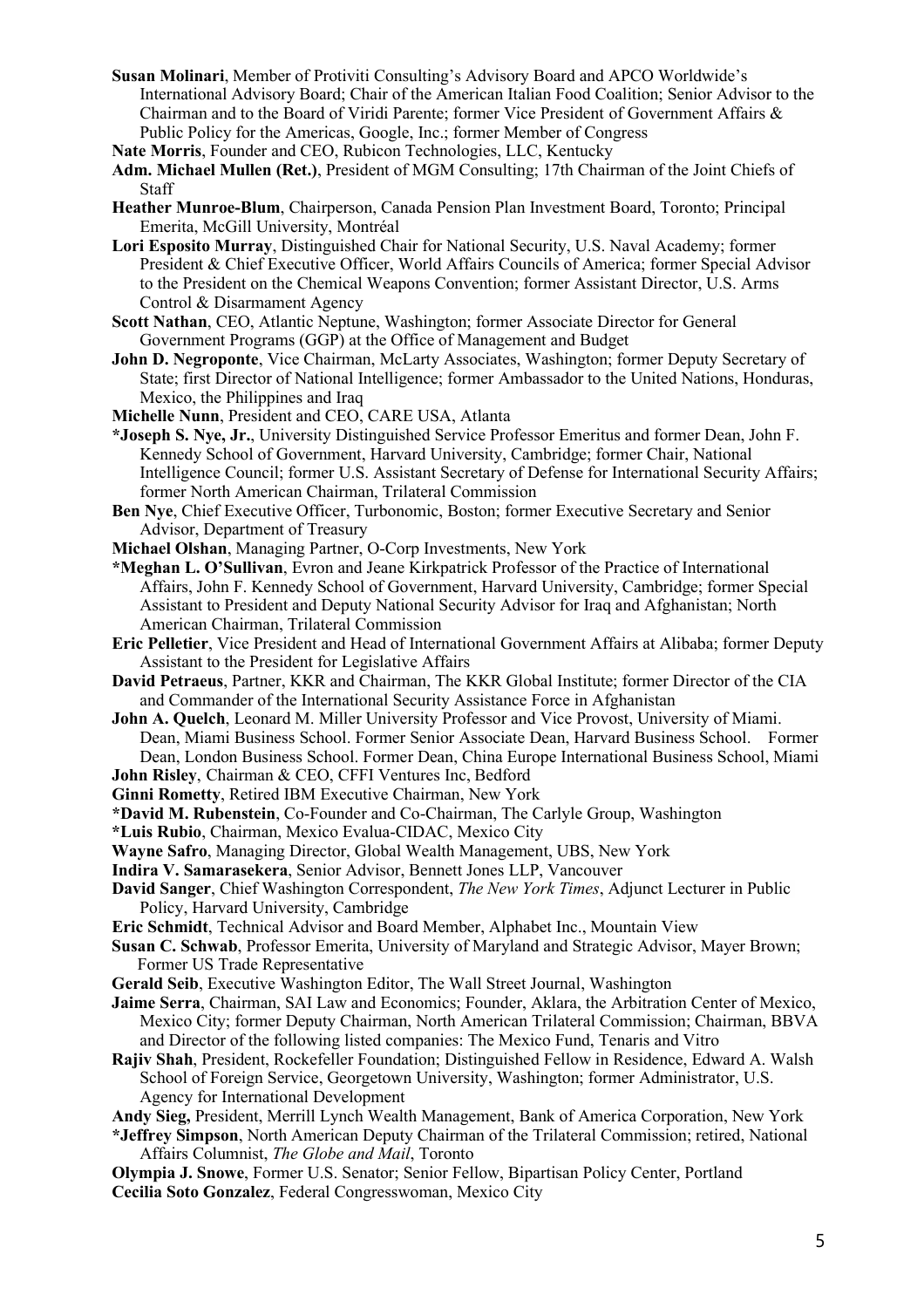- **Nancy C. Southern**, Chair & Chief Executive Officer, ATCO Ltd.; Executive Chair, Canadian Utilities Limited
- **\*James B. Steinberg**, former Dean, Maxwell School, and University Professor of Social Science, International Affairs and Law, Syracuse University, Syracuse; former Deputy Secretary of State, former Deputy National Security Advisor

**Bret Stephens**, Op-Ed Columnist, The New York Times, New York

- **Carole Taylor**, OC, OBC; former Minister of Finance British Columbia; former Chair CBC/Radio-Canada, former Chair Canada Ports; Chancellor Emeritus Simon Fraser University, Vancouver; public affairs broadcaster
- **Luis Téllez Kuenzler**, KKR Mexico Country Head; Chubb Director and member of the Audit Committee; member of the Executive Committee NTT DATA; member of the board GAP, Cultiba, McLarty and Mabe; Special Advisor, Co-Chair Woodrow Wilson Mexico Institute; former Chairman of the Board Mexican Stock Exchange; former Secretary of Communications and Transportation of Mexico, former CEO KUO/DESC, former Secretary of energy, Chief of Staff of President Zedillo
- **G. Richard Thoman**, Managing Partner, Corporate Perspectives, New York; Adjunct Professor of International Business, Columbia University; Professor of Practice in International Business, the Fletcher School, Tufts University; former President and Chief Executive Officer, Xerox Corporation; former Senior Vice President and Chief Financial Officer, IBM Corporation

**Melissa Tidwell**, Global General Counsel, Prosus EdTech Group

**Michael Tiedemann**, CEO, Tiedemann Advisors, New York

- **\*Frances F. Townsend**, EVP, Corporate Affairs, Corporate Secretary and Chief Compliance Officer, Activision Blizzard; former Assistant to the President for Homeland Security
- **Louis Vega**, President, Dow North America and Vice President, Government Affairs & Advocacy, Washington
- **Melanne Verveer,** Executive Director, Georgetown Institute for Women, Peace and Security, Georgetown University, Washington

**Guillermo F. Vogel**, Director and Vice Chairman of the Board, Tenaris, Mexico City

**Yuen Pau Woo**, Facilitator, Independent Senators Group (ISG), Senate of Canada, Ottawa

**Daniel Yergin**, Vice Chairman, IHS Markit, Cambridge

**Robert Zoellick**

#### **DAVID ROCKEFELLER FELLOWS**

**Ravipal Bains**, Senior Associate, McMillan LLP, Vancouver, Canada

- **Alesha Black**, Director, Global Food & Agriculture Program, Chicago Council on Global Affairs, Chicago
- **David Borcsok**, CEO, Ordinary, Toronto
- **Jessica Brandt**, Fellow, Head of Research and Policy at the Alliance for Securing Democracy, Washington
- **Elisa Lavore**, Lead of the Gender Equality and Social Inclusion, Skills For Prosperity Initiative, Development Alternatives Inc.
- **Jessica Ji Eun Lee**, Senior Research Fellow, East Asia, Quincy Institute for Responsible Statecraft, Washington

**Laura McGee,** Founder & CEO, Diversio, Canada

**Tzitzi Moran**, Consultant, Inter American Development Bank, Mexico City

**Ana Janaina (Jana) Nelson**, Latin America Lead, Amazon Web Services Institute, Washington

**Roxanne Petraeus**, Co-Founder & CEO, Ethena, New York

**Latham Saddler**, Linguist, Navy Officer, White House Fellow

**Loren DeJonge Schulman**, Deputy Director of Studies and the Leon E. Panetta Senior Fellow, Center for a New American Security, Washington

**Andrew Sweet**, Associate Partner, Dalberg Global Development Advisors, Johannesburg

**Samantha Vinograd**, Public Policy Lead, Stripe, San Francisco

**Joshua W. Walker**, President & CEO, Japan Society, New York

**Ali Wyne**, Senior Analyst for Global Macro, Eurasia Group

**Ammanuel Zegeye**, Partner, McKinsey & Co., San Francisco

**Juan Pablo Zorrilla**, Founder and CEO, Resuelve tu Deuda, Mexico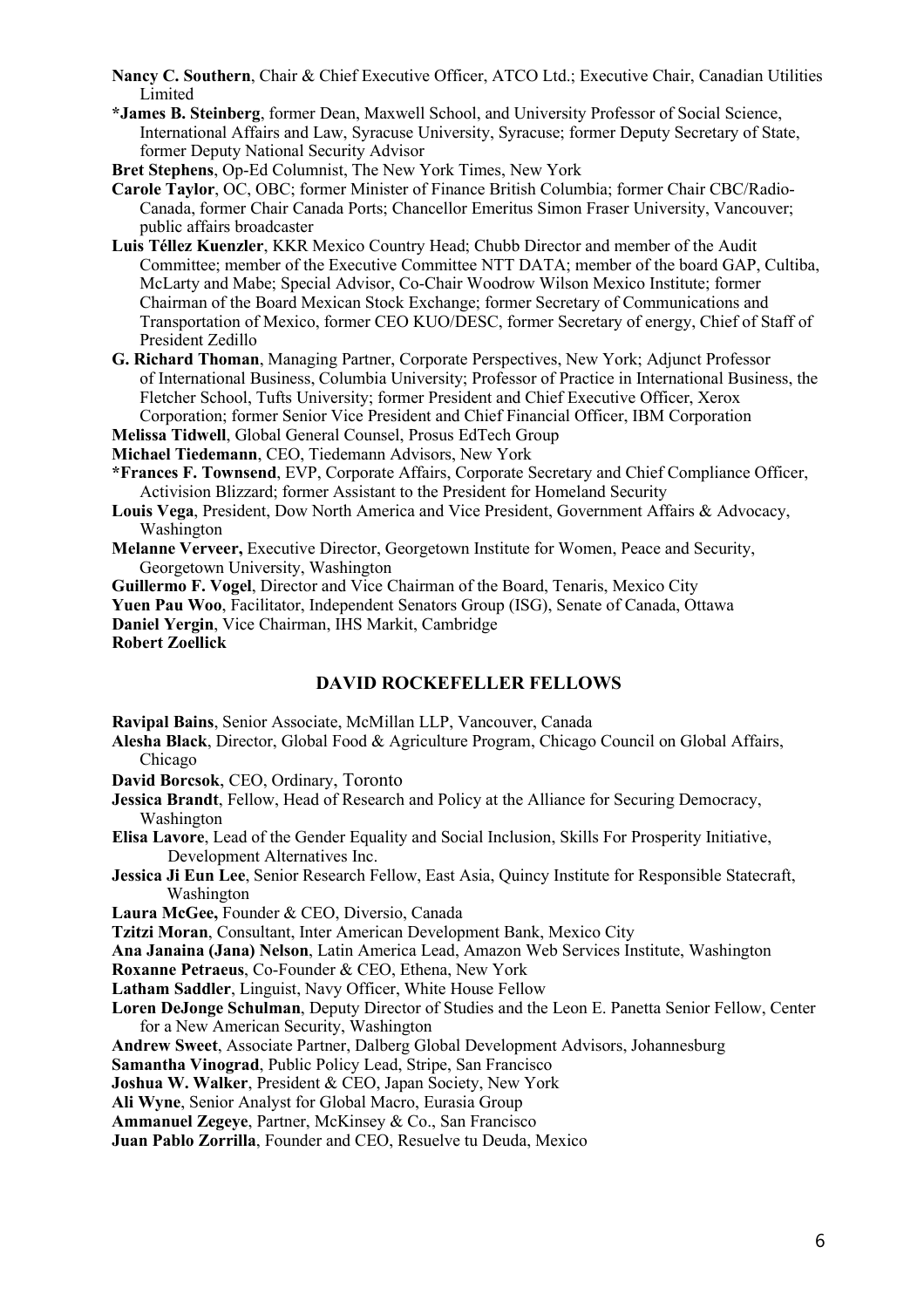#### **FORMER MEMBERS IN PUBLIC SERVICE**

**Tony Blinken,** U.S. Secretary of State **Lael Brainard**, Member, U.S. Federal Reserve's Board of Governors, Washington **Ken Juster**, U.S. Ambassador to India **Wendy Sherman**, U.S. Deputy Secretary of State **Jake Sullivan**, U.S. National Security Advisor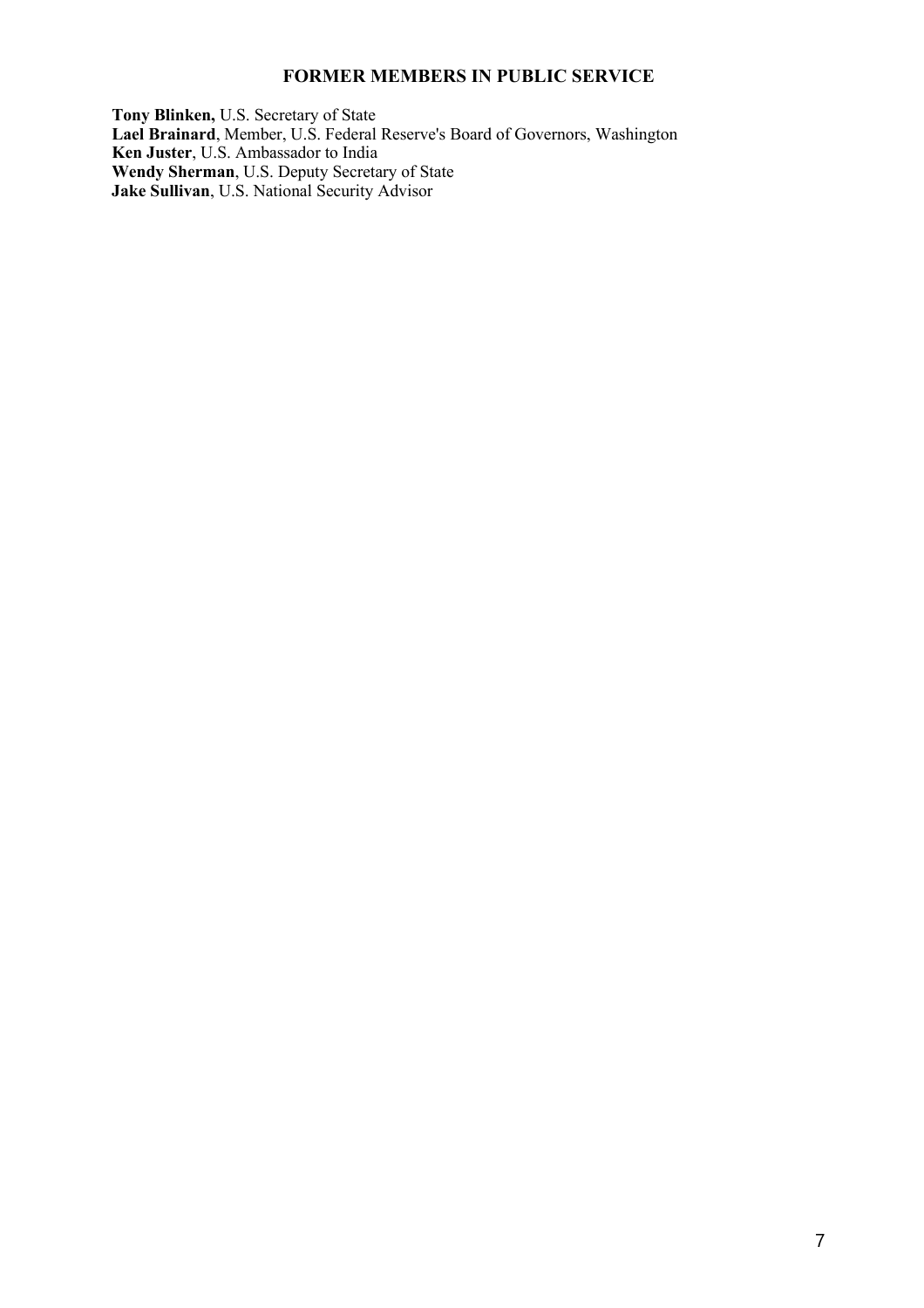## **EUROPEAN GROUP**

**Ann-Kristin Achleitner,** Scientific Director of the Center for Entrepreneurial and Financial Studies (CEFS), Technische Universität München (TUM), Munich

**Nuno Amado**, Chairman of the Executive Committee, Millennium bcp, Porto Salvo

**\*Peter Andronov,** Country Manager KBC Group, CEO of UBB, Sofia

**Vyara Ankova,** Executive Director, *Nova Broadcasting Group*, Sofia

**Jacques Aschenbroich**, Chairman and Chief Executive Officer, Valeo, Paris

**Jerzy Baczyński**, Editor-in-Chief, *Polityka*, Warsaw

- **\*Estela Barbot**, Member of the Board & Audit Committee at REN Redes Energéticas Nacinais; President of the General Council at Universidade NOVA de Lisboa; former Director, Bank Santander Negócios; former Member of the Board & Audit Committee at the IFD – Financial Institution for Development, Porto
- **Ornella Barra**, Chief Operating Officer, Walgreens Boots Alliance, London

**\*Ladislav Bartoníček,** Chief Executive Officer, SOTIO; PPF Group Shareholder, Prague

**Oliver Bäte**, Chief Executive Officer, Allianz, Munich

- **Marek Belka**, Member of the European Parliament, ECON Committee (S&D Group), Brussels; former President, National Bank of Poland; former Prime Minister and Minister of Finance of Poland, Warsaw
- **Dick Benschop**, President & Chief Executive Officer, Royal Schiphol Group, Schiphol; former Deputy Foreign Minister of The Netherlands
- **\*Georges Berthoin**, International Honorary Chairman, European Movement; Honorary Chairman, The Jean Monnet Association; Honorary European Chairman, The Trilateral Commission, Paris
- **Alexia Bertrand**, Member of the Parliament of the Brussels-Capital Region party leader within the Parliament; Member of Parliament of the French Community; former Chief of Staff to Deputy Prime Minister of Belgium, Brussels
- **Laurent Bigorgne**, Director, Institut Montaigne, Paris
- **\*Carl Bildt**, WHO Special Envoy for the Access to COVID-19 Tools Accelerator (ACT-Accelerator); Co-Chair, European Council on Foreign Relations; former Minister of Foreign Affairs of Sweden; former Member of the Swedish Parliament, Chairman of the Moderate Party and Prime Minister of Sweden; former European Union High Representative in Bosnia-Herzegovina & UN Special Envoy to the Balkans; European Deputy Chairman, Trilateral Commission
- **Manfred Bischoff**, former Chairman of the Supervisory Board, Daimler AG, Munich; former Member of the Board of Management, Daimler AG; former Chairman, EADS

**\*Franjo Bobinac,** President of the Management Board of Gorenje Group, Ljubljana; Vice President for Marketing, Hisense International Co. Ltd.; Honorary Consul of Monaco

- **Jean-Louis Bourlanges**, former Member, State Audit Court (Cour des Comptes), Paris; Associated Professor, Institute for Political Studies in Paris; former Member of the European Parliament, Brussels; former President of the European Movement in France, Paris
- **\*Dame Nicola Brewer**, Non-Executive Board member, Iberdrola, Aggreko; former Vice Provost UCL and former British High Commissioner to South Africa
- **Samir Brikho**, former Chief Executive Officer, Amec Foster Wheeler, London

**John Bruton,** former Taoiseach (Prime Minister) of Ireland, Dublin; former European Union

- Ambassador & Head, Delegation of the European Commission to the United States
- **Rolf Buch**, Chief Executive Officer, Vonovia, Bochum
- **Patrick Buffet**, former Chairman and Chief Executive Officer, ERAMET; Chairman of P.B.A. Sas; Member of Supervisory Boards or Senior advisor for industrial and insurance companies; Member of the French "Académie des Technologies", Paris
- **\*François Bujon de l'Estang**, Ambassadeur de France; Chairman, FBE International Consultants, Paris; former Chairman, Citi France; former Ambassador to the United States
- **Luis de Carlos,** Managing Partner, Uría Menéndez Abogados*,* Madrid
- **\*Jaime Castellanos**, Chairman, Lazard Spain; Chairman, Willis TowersWatson Iberia, Madrid

**Gianluigi Castelli**, Chairman, Ferrovie dello Stato Italiane (Italian State Railways), Rome

**Heinrich Christen**, Partner, BLR & Partners AG; former Managing Partner Switzerland and Liechtenstein, Ernst & Young, Zürich

- **Patrick Combes**, Chairman and Chief Executive Officer, Compagnie Financière Tradition and Viel & Cie., Paris
- **\*Richard Conroy**, Chairman, Conroy Gold and Natural Resources, Dublin; Member of Senate, Republic of Ireland

**Eduardo Costa**, Executive Vice Chairman, Banco Finantia, Lisbon; Member, Forum Portugal Global **Michele Crisostomo**, Chairman, Enel, Rome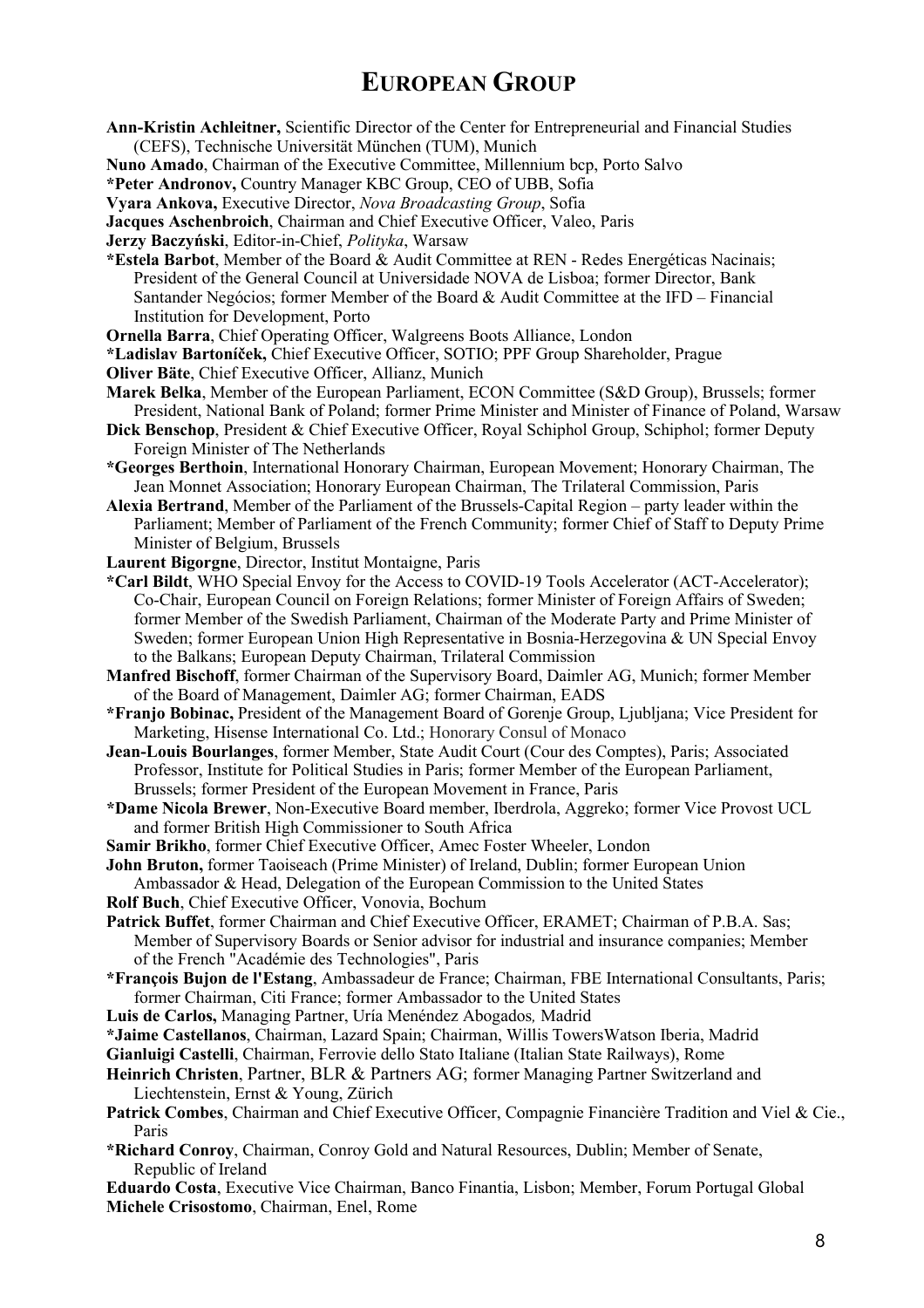**\*Enrico Tommaso Cucchiani**, former Group Chief Executive Officer, Intesa Sanpaolo, Milan; Founding Partner and Chief Executive Officer, TGI (Think Global Investments), London

**Caroline Daniel**, Partner, Brunswick Group; former Editor*, FT Weekend*, *Financial Times*, London

- **Yves-Louis Darricarrère**, Senior Advisor, Lazard Frères Bank; Senior Lecturer in Energy Geopolitics, Institut d'Etudes Politiques de Paris; former Member of the Executive Committee of Total and former CEO of Total Upstream, Total Exploration and Production and Total Gas and Power, Paris
- **Marta Dassù**, Senior Director of European Affairs, The Aspen Institute; Editor-in-Chief, *Aspenia*, Aspen Institute Italia; former Vice Minister for Foreign Affairs, Rome
- **Sol Daurella**, Chairwoman, Coca-Cola Europacific Partners PLC, Madrid
- **Michel David-Weill**, former Chairman, Lazard LLC, worldwide; Chairman of the Supervisory Board, Eurazeo, Paris
- **Thierry Déau**, Founding Partner, Chief Executive Officer, Meridiam Infrastructure, Paris
- **Marie-Ange Debon**, Chairwoman, Keolis Group Executive Board; former Group Suez Senior Executive Vice President in charge of France, Italy and Central Europe, Paris
- **Admiral Giampaolo Di Paola**, former Italian Minister of Defence; former Chairman of the NATO Military Committee, Livorno
- **Vladimír Dlouhý**, President of the Czech Chamber of Commerce; International Advisor, Goldman Sachs; former Czechoslovak Minister of Economy; former Czech Minister of Industry & Trade, Prague **Rolf Dörig**, Chairman, Swiss Life; Chairman, Adecco Group, Zurich
- **Ivana Dragičević**, Executive Producer, International News at N1 Television, CNN affiliate for Adria Region, Zagreb
- **Aleksandra Drecun**, Director of Intersection Center for Science and Innovation, Belgrade; President, Harvard Club of Serbia; Co-Chair of the Woman's Government of Serbia
- **Karsten Dybvad**, Chairman, Danske Bank, Copenhagen; former Director General and Chief Executive Officer, Confederation of Danish Industry
- **Jakob Ellemann-Jensen**, Chairman of the Danish Liberal Party, Copenhagen
- **Guy Elliott**, Deputy Chairman, SAB Miller plc; non executive director, Royal Dutch Shell plc; former Chief Financial Officer, Rio Tinto, London
- **Manuel Falcó,** Global Co-Head of Banking, Capital Markets and Advisory, Citi, London
- **Javier Faus**, Chairman, Meridia Capital Partners, Barcelona
- **Jürgen Fitschen**, Senior Advisor former Chief Executive Officer, Deutsche Bank AG, Frankfurt-am-Main; former President, Association of German Banks (BDB), Berlin; Chairman of the Supervisory Board, Ceconomy AG
- **Mark FitzPatrick**, Chief Financial Officer and Chief Operating Officer, Prudential, London
- **Seamus FitzPatrick**, Co-Founder, Chief Executive Officer and Managing Partner, CapVest Associates, London and Dublin
- **Klaus-Dieter Frankenberger**, Foreign Editor, *Frankfurter Allgemeine Zeitung*, Frankfurt-am-Main **Simon Freakley**, Chief Executive Officer, AlixPartners, London
- **Louise Fresco**, President of the Executive Board, Wageningen University & Research; former Member of the Board of Non-executive Directors, Unilever; former Member of the Supervisory Board of Rabobank; former Assistant Director-General, Head of Agriculture Department, Food and Agriculture Organization of the United Nations in Rome
- **Luc Frieden**, Chairman of the Board of Directors, Banque Internationale à Luxembourg; Chairman of the Board, St Paul Luxembourg; former Minister of Finance, Defence and Justice, Luxembourg
- **Hugh Friel**, former Chief Executive Officer of Kerry Group plc, and former Chairman of Tourism Ireland
- **Uwe Fröhlich**, Co-Chief Executive Officer, DZ Bank, Frankfurt am Main
- **\*Michael Fuchs**, former Member of the German Bundestag, Berlin; former Deputy Chairman of the CDU/CSU Parliamentary Group; former President, National Federation of German Wholesale & Foreign Trade
- **Sigmar Gabriel**, former Member of the German Bundestag; Chairman, Atlantik-Brücke; former Foreign Minister of Germany, Berlin
- **Cristina Garmendia**, Chair, SILO; Chair, Cotec Foundation, Madrid; SYGNIS (Spain-Germany); former Spanish Minister of Science and Innovation, Madrid
- **Ignacio Garralda**, Chairman, Mutua Madrileña, Madrid
- **Brian Gilvary,** non-Executive Director, Barclays plc and Air Liquide, London
- **Sinead Gorman**, Executive Vice President Finance Integrated Gas & New Energies, Shell International Exploration and Production, The Hague
- **\*Angelos Gregoriades**, Non-Executive Board Member of the Central Bank of Cyprus; Honorary Consul of Slovakia in Cyprus; Business Consultant and former Chairman of KPMG in Cyprus, Nicosia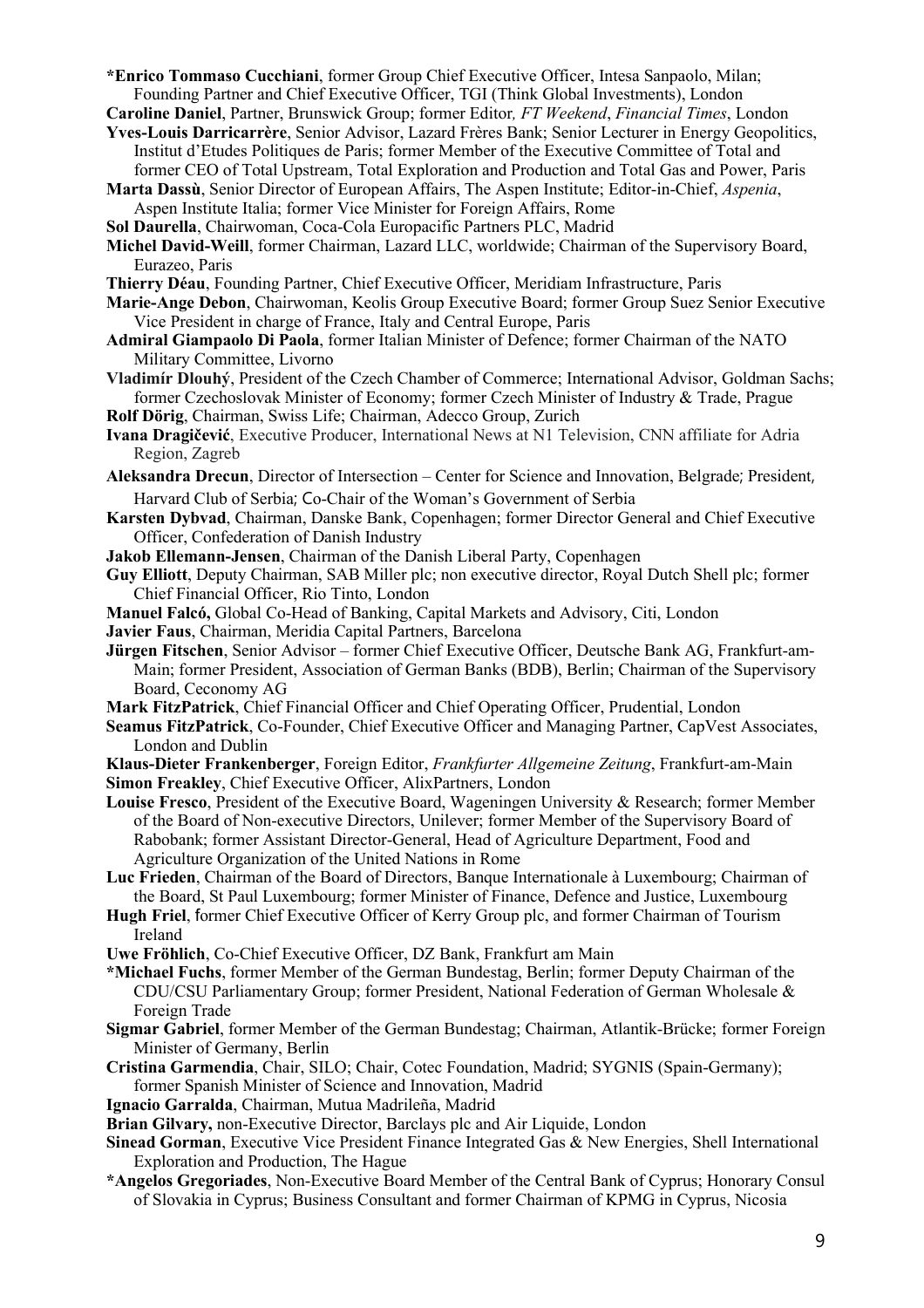- **Vittorio Grilli,** Chairman of Italy and Chairman of the Corporate & Investment Bank, EMEA at J.P. Morgan, London; former Minister of Finance of Italy
- **Luigi Gubitosi**, Chief Executive Officer and General Manager, Telecom Italia, Rome
- **Elisabeth Guigou**, former Member of the French National Assembly and Chair of the Foreign Affairs Committee; former Minister for European Affairs, Paris; President, Anna Lindh Foundation
- **Christian Gut**, Chief Executive Officer, Prosegur, Madrid
- **Håkon Haugli**, Chief Executive Officer, Innovation Norway; former Member of the Norwegian Parliament, Oslo
- **\*Beat Hess,** Chairman of the Board, Holcim Ltd, Zürich
- **Nigel Higgins**, Chairman, Barclays plc, London

**Gerda Holzinger-Burgstaller**, Chief Executive Officer, Erste Group Bank, Vienna

- **Alexandra de Hoop Scheffer,** Senior Transatlantic Fellow and Director of The German Marshall Fund's Paris Office; Head GMF [Transatlantic Security Task](http://www.gmfus.org/programs/signature-conferences/transatlantic-security-task-force/) Force
- **Jaap de Hoop Scheffer**, former Secretary General of NATO and Dutch Minister of Foreign Affairs, The Hague
- **\*Satu Huber**, former Chief Executive Officer, Elo Mutual Pension Insurance Company, Helsinki
- **Vivian Hunt**, Managing Partner, McKinsey & Company, London
- **Toomas Hendrik Ilves**, former President of the Republic of Estonia
- **Michael Inacker**, Chairman of the Board and Chief Executive Officer, WMP EuroCom, Berlin
- **\*Mugur Isarescu**, Governor, National Bank of Romania, Bucharest; former Prime Minister
- **Wolfgang Ischinger**, Chairman, Munich Security Conference; Senior Professor for Security Policy and Diplomatic Practice, Hertie School of Governance, Berlin; former German Ambassador to US and UK, former German Deputy Foreign Minister
- **Julia Jäkel**, Chief Executive Officer, Gruner + Jahr; Chair, Bertelsmann Content Alliance, Hamburg
- **Rastislav Káčer**, Chairman, Globsec; former Ambassador of Slovakia to the United States
- **Sylvie Kauffmann**, Editorial Director and Foreign Affairs columnist, *Le Monde*, Paris; contributing writer, the *New York Times*
- **Piia-Noora Kauppi**, Chief Executive Officer, Finance Finland, Helsinki
- **Yasmine Kherbache**, Judge in the Belgian Constitutional Court; former Member of Parliament (socialdemocrat) and Chief of Staff of the Prime Minister of Belgium
- **Sir John Kingman,** Chairman, Legal & General Group plc; Chair of UK Research and Innovation (UKRI), London
- **Klaas Knot**, President, Dutch Central Bank, Amsterdam
- **\*Jovan Kovačić**, President, East West Bridge; Chief Executive Officer, GCA Global Communications Associates Ltd; CEO of Henderson Asset Protection, Serbia; former Advisor to the Serbian Government, Belgrade
- **Árpád Kovács**, Chairman, Fiscal Council of Hungary; Professor, Szeged University; former President, State Audit Office of Hungary, Budapest
- **Gábor Kovács**, Chairman and Chief Executive Officer, Bankar Holding; Founder, KOGART (Kovács Gábor Art Foundation), Budapest
- **Jerzy Koźmiński**, President and Chief Executive Officer, Polish-American Freedom Foundation; former Ambassador to the United States; former First Deputy Minister of Foreign Affairs, Warsaw
- **Idar Kreutzer**, Chief Executive Officer, Finance Norway, Oslo
- **\*Ulysses Kyriacopoulos**, Member of the Board and former Chairman, Imerys Industrial Minerals Greece; former Chairman, Federation of Greek Industries, Athens
- **Francisco de Lacerda**, Chairman Banco CTT, Lisbon; NED Endesa, Madrid; Former CEO, CTT (Portugal Post), Lisbon
- **Count Alexander Lambsdorff**, Member of the German Bundestag and Deputy Chairman of the FDP Parliamentary Group, Berlin; former Member of the European Parliament
- **\*Kurt Lauk**, former Member of the European Parliament (EPP Group-CDU); Chairman, Globe Capital Partners, Stuttgart; President, Economic Council of the CDU Party, Berlin; former Member of the Board, DaimlerChrysler, Stuttgart
- **\*Eli Leenaars**, Group COO, Quintet Private Bank, Luxembourg; Member of the Board of Directors, Capital One Financial Corporation, McLean (VA), USA; Chairman, Mollie Holding, Amsterdam, The Netherlands; former Vice-Chairman, UBS Global Wealth Management, Zurich; former Member of the Executive Board, ING Group NV, Amsterdam
- **\*Jean Lemierre**, Chairman, BNP Paribas, Paris; former President of the European Bank for Reconstruction and Development (EBRD)
- **\*Thomas Leysen**, Chairman of the Board, Umicore Brussels; Chairman of the Board, Mediahuis, Antwerp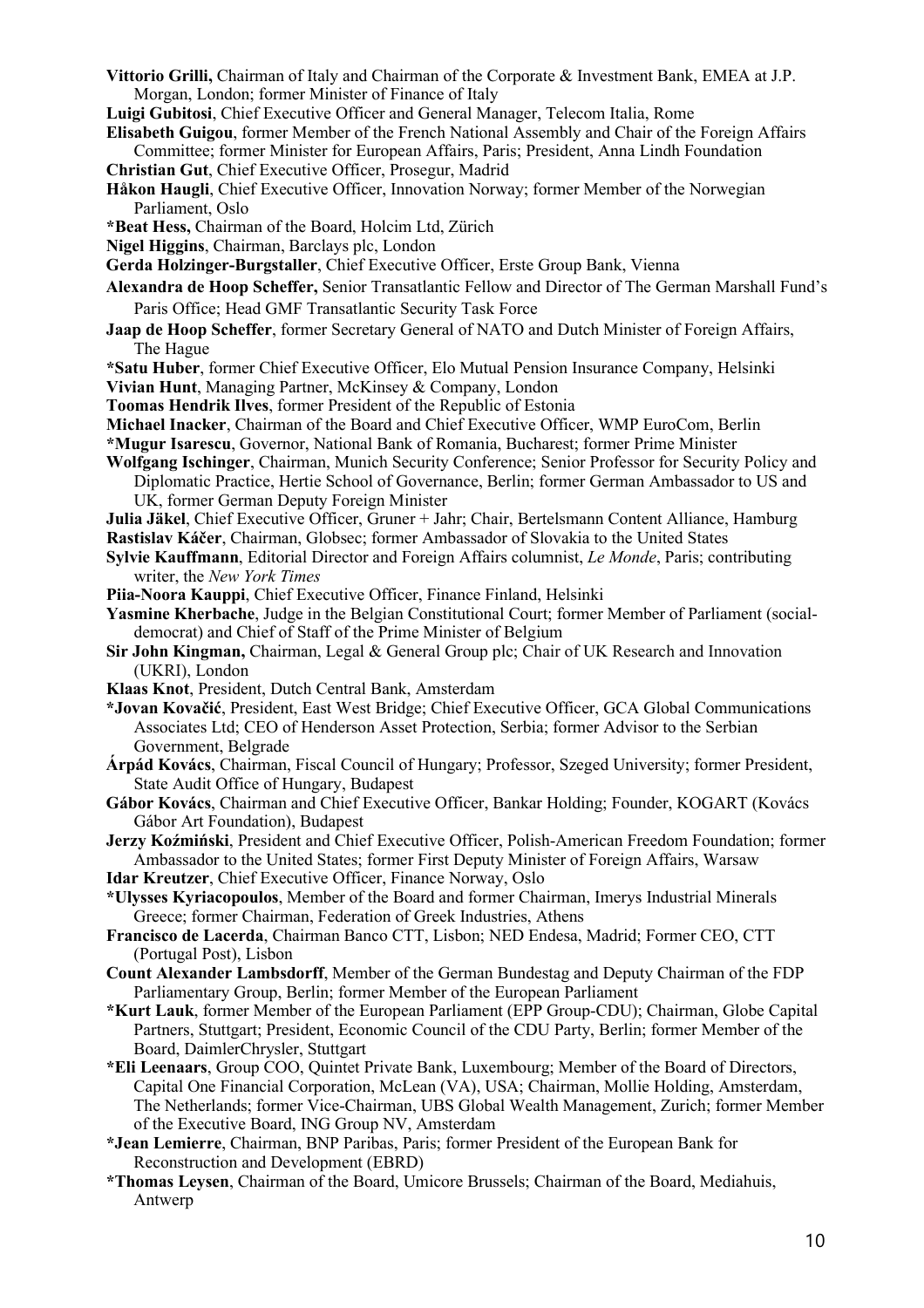- **\*Bo Lidegaard**, Managing Director (Europe), Macro Advisory Partners; former editor-in-chief, Politiken, Copenhagen
- **Tove Lifvendahl**, Political Editor-in-Chief, *Svenska Dagbladet*, Stockholm
- **William Lin**, Executive Vice President for Regions, Cities & Solutions and Member of Executive Leadership Team, bp plc, London
- **Joy Lo Dico**, Columnist and Executive Editor, *The Evening Standard*, London

**Constantinos St. Loizides**, Chairman of Executive Committee and Managing Director, AstroBank, Nicosia

- **Peter Lukeš**, Serial Entrepreneur and Investor; Chief Executive Officer and Chairman of the Supervisory Board, Ditec, Bratislava
- **\*Franjo Luković**, former Chairman of the Management Board, Zagrebačka Banka UniCredit Group, Zagreb
- **\*Monica Maggioni**, Chief Executive Office, RaiCom, Rome
- **Harald Mahrer**, President, General Council of the Austrian National Bank, Vienna; President, Austrian Chamber of Commerce (WKO); former Federal Minister of Science, Research and Economy
- **Cecilia Malmström**, former European Commissioner for Trade, European Commission, Brussels
- **Hervé Mariton**, former Member of the French National Assembly; former Minister for Overseas Territories, Paris
- **Giampiero Massolo**, Chairman, Fincantieri, Rome; former Italian Ambassador
- **Lord Maude of Horsham**, Member of the House of Lords; former Minister for Europe and Trade; FMA Partners; Senior Adviser Covington and Burling, London
- **Carlo Messina**, Managing Director and Chief Executive Officer, Intesa Sanpaolo, Milan

**Staffan de Mistura**, former United Nations Special Envoy for Syria, Milan

- **F. Peter Mitterbauer**, Vice-President, The Federation of Austrian Industry, Vienna; Chief Executive Officer, Miba, Laakirchen
- **Carlos Moedas**, former European Commissioner for Research, Science and Innovation, Brussels

**Tania le Moigne**, Regional Director, Google Czechia, Hungary, Romania & Slovakia, Prague

- **\*Mario Monti**, Member of the Italian Senate; President, Bocconi University, Milan; former President of the Council of Ministers, Italy; former Member of the European Commission (Competition Policy and Internal Market); Honorary President, BRUEGEL, Brussels; Honorary European Chairman, Trilateral Commission
- **Dambisa Moyo**, Co-Principal, Versaca Investments, London

**Klaus-Peter Müller**, former Chairman of the Board, Commerzbank, Frankfurt-am-Main; former CEO, Commerzbank, Frankfurt-am-Main; former President, Association of German Banks (BDB), Berlin

**Arkadiusz Muś**, Sole shareholder of the PRESS GLASS Group; Member of the Economic Council - the Team of Economic Advisors to the Marshal of the Senate of the Republic of Poland; Member of the board at FOR Civil Development Forum Foundation; Founder of the Economic Freedom Foundation

**Claudia Nemat,** Member of the Board of Management, Deutsche Telekom, Bonn

**Sean O'Driscoll**, Director and Advisor, Glen Dimplex Group, Dublin

- **\*Andrzej Olechowski**, Chairman, Supervisory Board, Bank Handlowy; Professor, Vistula University; former Minister of Foreign Affairs and of Finance, Warsaw
- **Claudia Olsson**, Founder and Chairman, Stellar Capacity, Stockholm
- **Lucas Papademos**, Member and former President of the Academy of Athens and holder of the Chair in Economic Sciences; Honorary Governor of the Bank of Greece; Senior Fellow at the Center for Financial Studies, Goethe University, Frankfurt; former Prime Minister of Greece; former Vice-President of the European Central Bank, Athens
- **\*Alexandra Papalexopoulou**, Group Strategic Planning Director, Titan Cement Company, Athens; European Deputy Chairman, Trilateral Commission
- **Claudia Parzani**, Western Europe Managing Partner, Linklaters; Chairman, Allianz S.p.A., Milan

**\*Stephen Peel**, Founder, SMP Policy Innovation; former Senior Partner of TPG Capital, London and Hong Kong

**Joachim Pfeiffer**, Member of the German Bundestag and spokesperson for economic policy of the CDU/CSU party, Berlin

**\*Ursula Plassnik**, Ambassador of Austria to Switzerland; former Member of the Austrian Parliament; U.N. Special Envoy for International Women Issues; former Federal Minister for European and International Affairs, Vienna

**Rosen Plevneliev,** former President of the Republic of Bulgaria, Sofia

- **Ignacio Polanco**, Honorary Chairman, Prisa, Madrid
- **\*Borja Prado**, Co-Founder of Peninsula Capital, Madrid, London; Director of the Board of Mediaset España, Madrid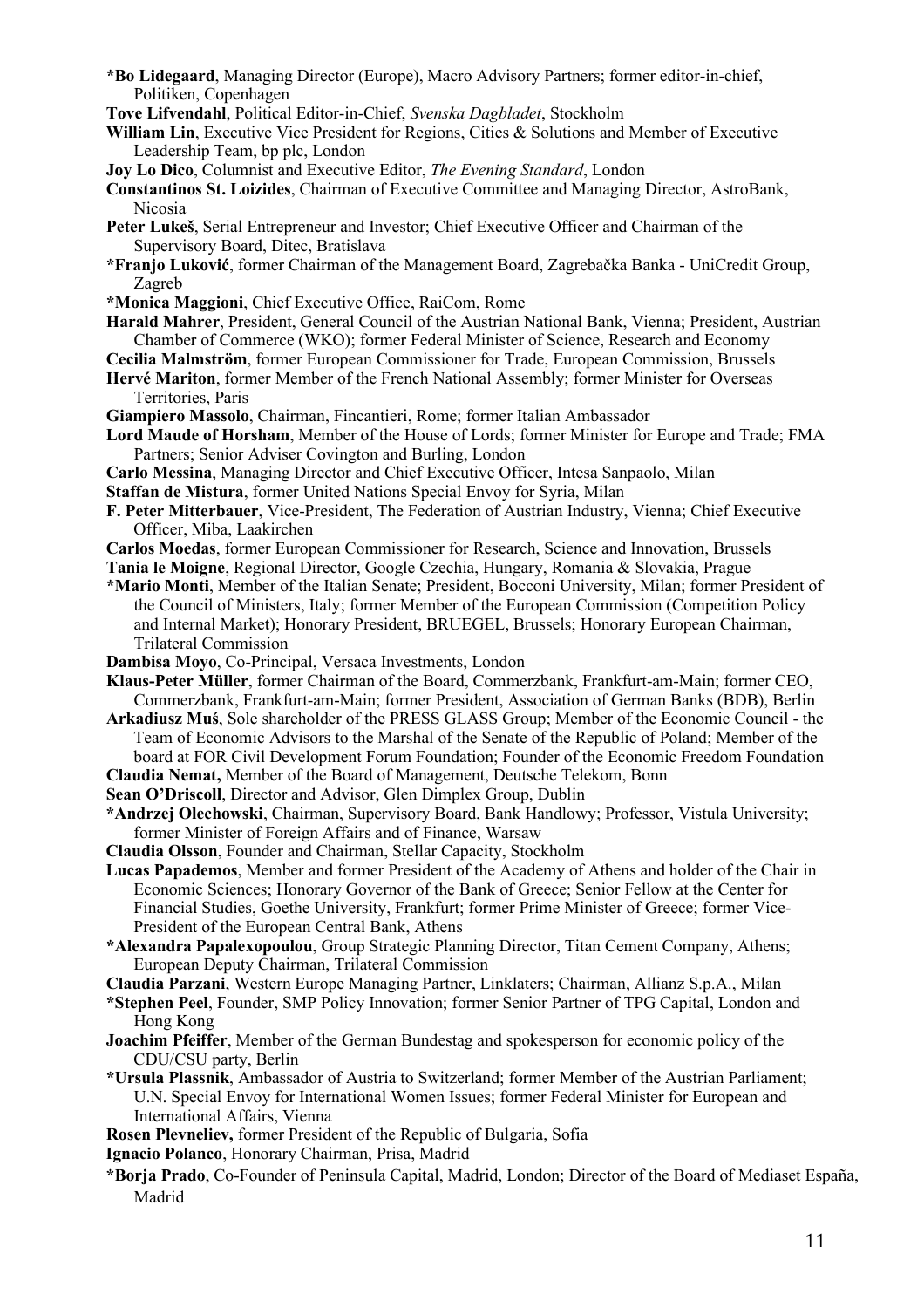**Marc Puig,** Chairman and CEO, Puig, Barcelona

**Rasvan Radu**, Chief Executive Officer, UniCredit Tiriac Bank, Bucharest

**Maria Rankka**, Executive Vice President, Business Development Takura, Stockholm

**Olli Rehn**, Chairman of the Board, Bank of Finland, Helsinki; former European Commissioner

**Monika Ribar**, Chairwoman, Swiss Federal Railways (SBB), Zurich

**Jon Riberas,** Chairman and CEO, Gonvarri Steel Industries, Madrid

**Gianfelice Rocca**, Chairman, Techint Group of Companies, Milan

- **Lars Rohde**, Governor by Royal Appointment, Chairman of the Board of Governors, National Bank of Denmark, Copenhagen
- **Jean-Pierre Roth**, Member of the Board of Directors of MKS (Switzerland); former Chairman of the Swiss National Bank, Geneva
- **Pietro Salini**, Chief Executive Officer, Salini Impregilo, Milan
- **Ilkka Salonen**, Chairman, East Office of Finnish Industries, Helsinki
- **Michael Schaefer,** Chairman of the Board, BMW Foundation Herbert Quandt, Berlin; former German Ambassador to China
- **\*Magnus Schöldtz**, Senior Advisor, Wallenberg Foundations AB; former Swedish Ambassador, Stockholm
- **Daniela Schwarzer**, Executive Director Europe and Eurasia, Open Society Foundations, Berlin; Honorary Professor, Otto-Suhr-Institut für Politikwissenschaften, Freie Universität Berlin; former Director, German Council on Foreign Relations (DGAP)
- **Maurizio Sella**, Chairman, Gruppo Banca Sella, Biella; former Chairman, Association of Italian Banks (A.B.I.), Rome
- **Tomasz Sielicki**, Chairman, Sygnity, Warsaw
- **Sławomir Sikora**, President and Chief Executive Officer, Bank Handlowy w Warszawie; Citi Country Officer, responsible for Citigroup's operations in Poland, Warsaw
- **Denis Simonneau**, Senior Vice President for Institutional Affairs, L'Oréal Group, Paris
- **\*Kristin Skogen Lund**, Chief Executive Officer, Schibsted Media Group; former Director General, Confederation of Norwegian Enterprise (NHO), Oslo
- **Anne Skovbro**, CE0, CPH City & Port Development, Copenhagen
- **Harald Solberg**, Chief Executive Officer, Norwegian Shipowners' Association; former State Secretary in the Ministry of Finance, Oslo
- **\*Ivan Šramko**, Chairman of Council for Budget Responsibility; former Governor of the National Bank of Slovakia, Bratislava
- **Keir Starmer**, Member of the British Parliament; Shadow Secretary of State for Exiting the European Union, London
- **István Stumpf**, Justice, The Constitutional Court of Hungary; former Deputy Prime Minister, Budapest
- **\*György Surányi***,* Professor of Finance, Corvinus University, Budapest; former Regional Head of Central Eastern Europe, Intesa Sanpaolo Group; former Chairman, Central European International Bank (CIB); former President of the National Bank of Hungary
- **Emil Tedeschi**, President and Chief Executive Officer, Atlantic Grupa, Zagreb
- **Andreas Treichl**, President, European Forum, Alpbach; Chairman of the Supervisory Board, Erste Group Foundation, Vienna
- **\*Jean-Claude Trichet**, Chairman, Group of Thirty; Chairman, Bruegel, Brussels; Honorary Governor, Banque de France; former President of the European Central Bank; European Chairman, Trilateral Commission, Paris
- **Marco Tronchetti Provera**, Executive Vice Chairman and Chief Executive Officer, Pirelli & C., Milan; Deputy Chairman, Confindustria, Rome; former Chairman, Telecom Italia
- **Liviu Tudor**, Owner, Genesis Property; General Secretary of the Romanian Chapter, The Club of Rome, Bucharest
- **Baron Frans Van Daele**, Honorary Chief of Staff, HM the King of Belgium, Brussels
- **Count Herman Van Rompuy**, President of the European Council *emeritus*; former Prime Minister of Belgium; President, European Policy Centre, Brussels
- **\*Raivo Vare**, Entrepreneur and Statesman serving on Supervisory Boards in Estonia; former Minister of State and former Minister of Transport and Communication, Tallinn
- **Zivorad Vasic**, Vice President, Delta Holding, Belgrade; Regional Director, Intercontinental Hotels Group for Crowne Plaza Belgrade, InterContinental Ljubljana, Bucharest and Sofia
- **Žiga Vavpotič**, Founder, Simbioza social enterprise; non-executive Director, Outfit7 Limited; Chief Project Officer, KylinPrimeCapital, Ljubljana
- **Jeroen van der Veer**, Chairman of the Supervisory Boards, Koninklijke Philips N.V., Royal Boskalis Westminster N.V. and Technical University of Delft; Board member, Equinor; former Chief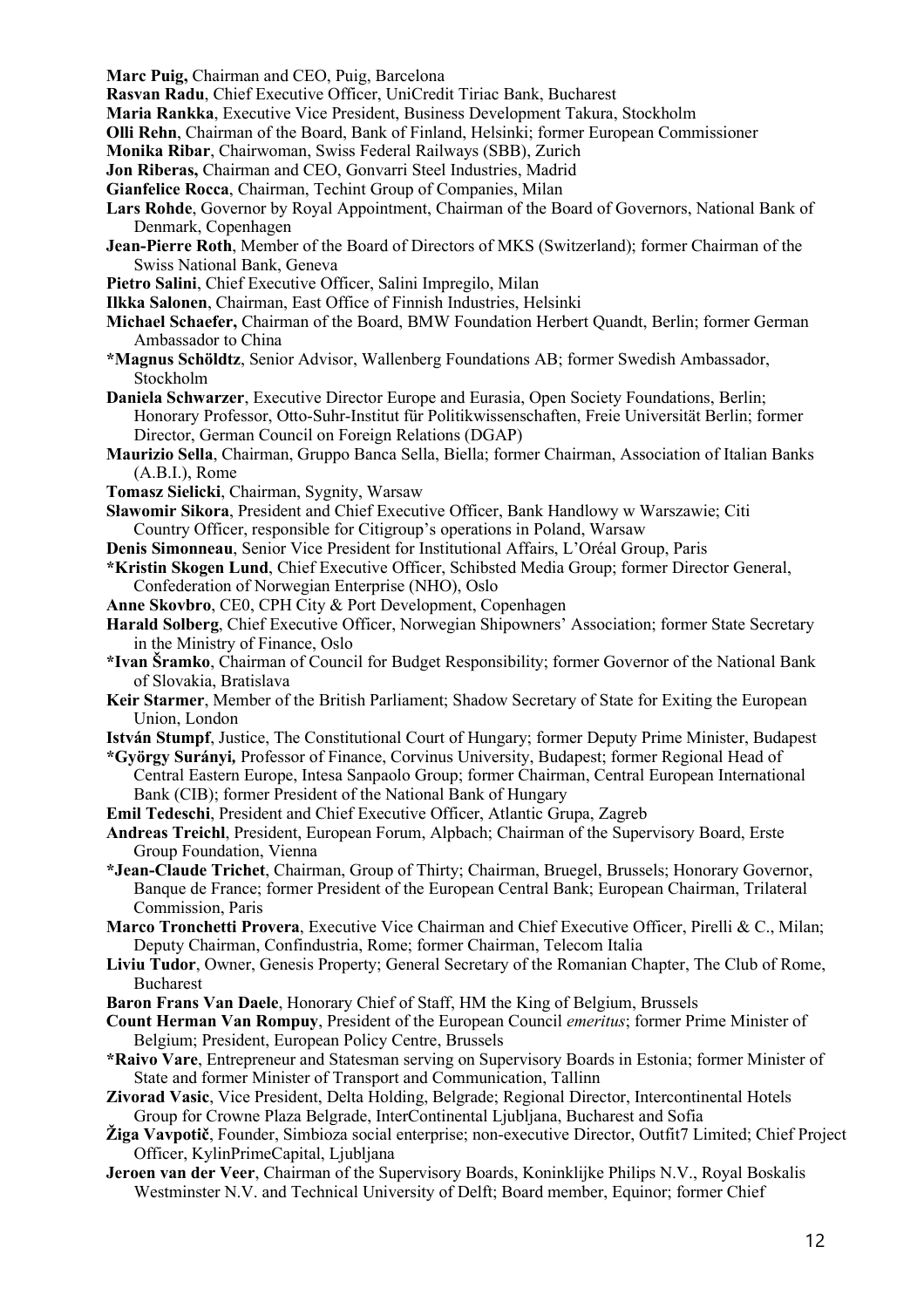Executive Officer, Royal Dutch Shell; former Chairman of the Supervisory Board, ING Group, Amsterdam

**Marco Veremis**, Executive Chairman of the Board, Upstream SA, Athens

**Christian Vollmann**, Digital Entrepreneur (Nebenan.de) & Business Angel (ResearchGate, SumUp, Trivago, Airhelp); Board Member German Startups Association, Berlin

- **Jacob Wallenberg**, Chairman, Investor AB; Vice Chairman, ABB Ltd, Ericsson AB; Board Member, Nasdaq Inc., Stockholm
- **Axel A. Weber**, Chairman of the Board of Directors, UBS Group AG, Zurich; former President of the Deutsche Bundesbank
- **Heinrich Weiss**, Chief Executive Officer, SMS Group, Düsseldorf; former Chairman, German-Russian Chamber of Commerce; former Chairman, German-Chinese Business Council; former Chairman, Economic Advisory Council of the CDU-Party
- **Hans Wijers**, Chairman, ING Group; Member of the Supervisory Board, HAL Holding B.V.; Member of the European Advisory Panel, Temasek; former Deputy Chairman, Royal Dutch Shell; former Chairman of the Supervisory Board, Heineken, Amsterdam; former non-Executive Director, GlaxoSmithKline (GSK), London; former Chairman and Chief Executive Officer, Akzo Nobel; former Dutch Minister for Economic Affairs; former Senior Partner, BCG
- **Lord Willetts**, Member of the House of Lords, London; Chairman, Resolution Foundation; former Minister for Universities and Science

**Matthias Wissmann**, President of the International Automobile Manufacturers' Association Organisation

Internationale des Constructeurs d'Automobiles (OICA); Partner at the international law firm Wilmer Cutler Pickering Hale and Dorr, Berlin; former Member of the German Bundestag and former Federal Minister

- **Corien Wortmann-Kool,** Chairman of the Board, ABP Pension Fund, Amsterdam; Member of the Supervisory Board AEGON NV; Vice President European People's Party and former Member of European Parliament and Vice Chair of EPP Parliamentary Group
- **Merja Ylä-Anttila**, Chief Executive Officer, *Yleisradio Oy* (Finnish Broadcasting Company), Helsinki

#### **GLOBAL MEMBERS**

**Fouad M. T. Alghanim**, Chairman, Fouad Alghanim & Sons Group of Companies, Kuwait

- **Ahmed Aljarwan**, President, The Global Council for Tolerance and Peace; President, General Union of Arab Experts; former President, Arab Parliament, the United Arab Emirates
- **Alain Bifani**, Former Permanent Secretary (Director General) at Ministry of Finance, Lebanon
- **Ouided Bouchamaoui**, Nobel Peace Prize 2015 (co-laureate); former President, Utica, Tunisia

**Youssef Chahed**, former Head of Government of Tunisia

**Bülent Eczacıbaşı**, Chairman of the board at Eczacıbaşı Holding, Turkey

- **Karim El Aynaoui**, President, Policy Center for the New South; Dean, Faculty of Economics and Social Sciences of the Mohammed VI Polytechnic University, Morocco
- **Jacob A. Frenkel**, Senior Advisor of JPMorgan Chase, New York; former Chairman of JPMorgan Chase International

**Sergei Guriev**, Professor of Economics and Director of Graduate Programs in Economics, Sciences Po Paris, Russia

**Maryam Khansari**, General Manager, Herison Construction Company and International Relations Manager, Iran Association of Construction Companies

- **Mmusi Maimane**, Founder, One South Africa (OSA) Movement; former Leader of "Democratic Alliance" political party, South Africa
- **Fouad Makhzoumi**, Chairman of Future Group; Executive Chairman and Chief Executive Officer of Future Pipe Industries, Lebanon

**Güler Sabancı**, Chairman, Hacı Ömer Sabancı Holding A.Ş., İstanbul

**Maha Yahya**, Director, Carnegie Middle East Center, Beirut

**Igor Yurgens**, Chairman of the Management Board of the Institute of Contemporary Development (INSOR), Moscow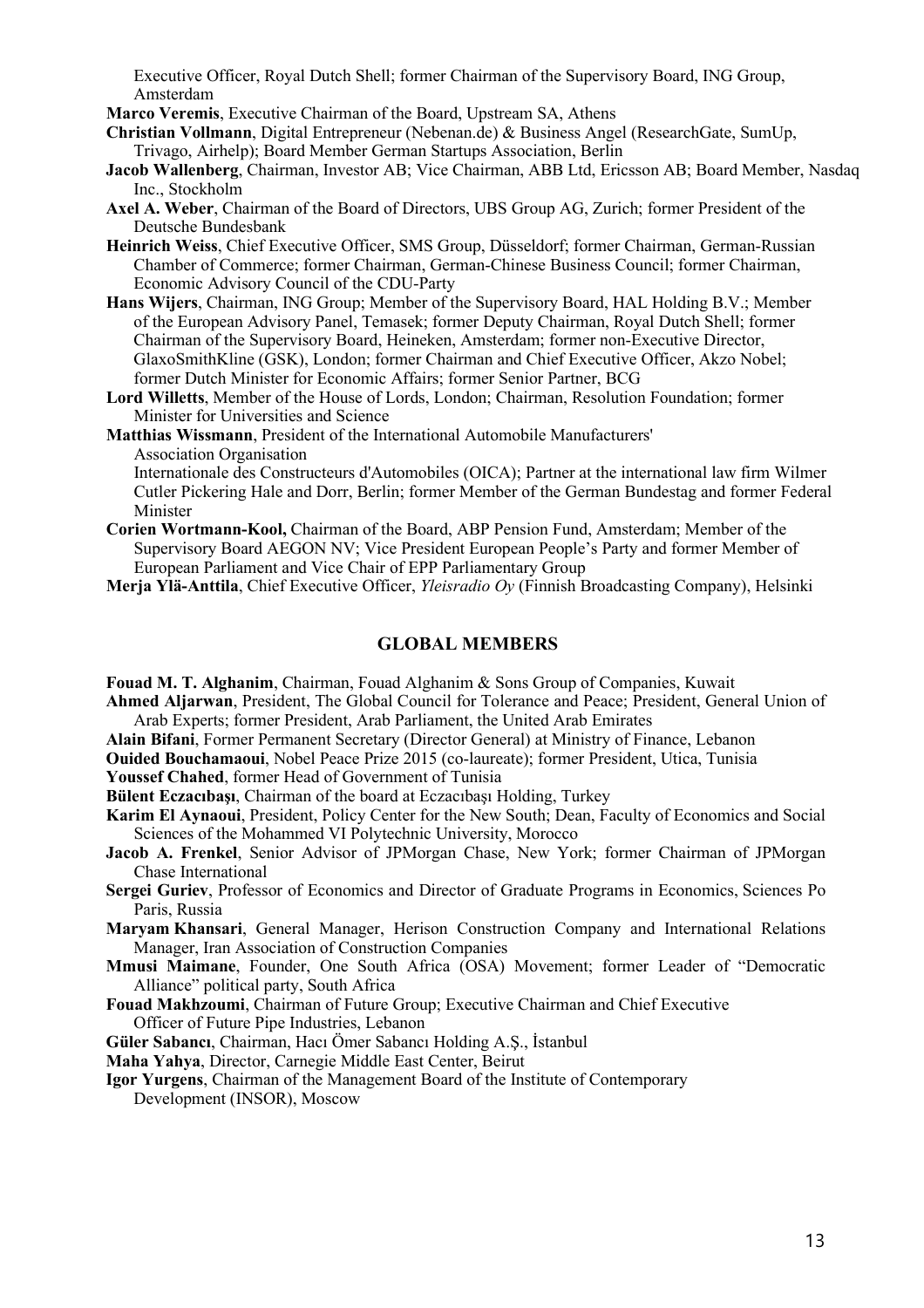#### **DAVID ROCKEFELLER FELLOWS**

**Ahmed Abdirahman,** Founder and CEO, The Global Village Foundation, Sweden and President Obama Leader – Europe

**Cecilia Braggiotti**, General Manager Italy & Global Business Development, Afiniti, Milan

**\*Edoardo Campanella**, Senior Global Economist, UniCredit Bank, Milan; Senior Fellow, Mossavar-Rahmani Center for Business and Government, Harvard Kennedy School *(DRF Representative)* **Stefano Gandolfo**, PhD Candidate, University of Oxford, United Kingdom

**Nina Christina Halg**, Programme Officer Multilateral Affairs, Swiss Ministry of Foreign Affairs

**Rob Jetten**, Parliamentary Leader, D66 (Democrats 66); Member of Parliament, The Hague

**Mia Kovačić**, Marketing Director, Resalta, Ljubljana

**Silvia Merler**, Head of Research – Algebris Policy & Research Forum, Italy

**Annahita Nikpour**, Advisor to the Secretary General, Oxfam IBIS, Denmark

**Christian Nordholtz**, Lawyer and equity partner, KPMG Law; Shareholder, KPMG AG, Hanover

**Dita Přikrylová**, Social Entrepreneur, Director and Founder, Czechitas; Member of Advisory board, Cesko.Digital and Social Impact Award International, Czech Republic

**Jacobo Roa-Vicens**, Machine Learning Centre of Excellence, JPMorgan Chase & Co.; Centre for Computational Statistics and Machine Learning, University College London

**Ludovic Subran**, Head of Macroeconomic Research, Allianz and Euler Hermes, Paris

**Levent Tuzun**, Principal Economist at the European Bank for Reconstruction and Development (EBRD), Turkey

**Matteo Villa**, Research Fellow, the Italian Institute for International Political Studies (ISPI), Milan

#### **FORMER MEMBERS IN PUBLIC SERVICE**

**Anna Ekström**, Minister for Education in Sweden, Stockholm

**Mette Frederiksen**, Prime Minister of Denmark, Copenhagen

**Manuel Muñiz,** Secretary of State for Global Spain, Ministry of Foreign Affairs and Cooperation, Madrid **Elsbeth Tronstad**, State Secretary, Ministry of Foreign Affairs, Norway

**Margrethe Vestager***,* Executive Vice-President and Member of the European Commission

(Competition), Brussels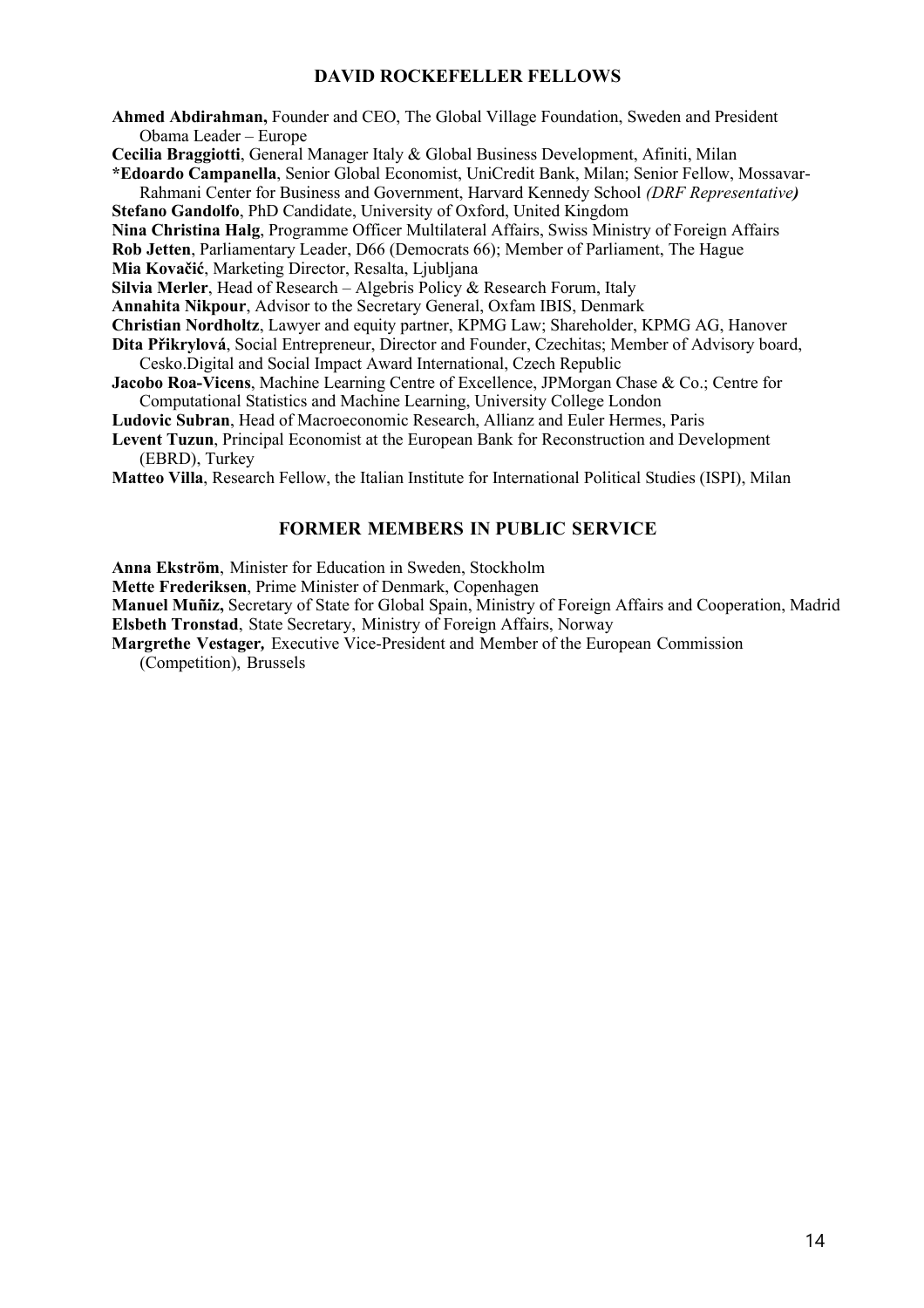### **ASIA PACIFIC GROUP**

*Chinese and Korean names are shown with surname first.*

**Banmali Agrawala,** Group President, Tata Sons Private Ltd., New Delhi

**Teruo Asada,** Honorary Corporate Advisor, Marubeni Corporation, Tokyo

**Chandrajit Banerjee,** Director General, Confederation of Indian Industry., New Delhi

- **Bark Taeho,** President, Lee & Ko Global Commerce Institute, Seoul; Professor Emeritus and former Dean, Graduate School of International studies, Seoul National University; former Trade Minister of Korea; former Chairman, International Trade Commission of Korea
- **\*Chen Naiqing,** Former Vice President of the Chinese People's Institute of Foreign Affairs, Beijing
- **Cho Hyun Joon**, Chairman and CEO, Hyosung Group, Seoul
- **Chung Mong-Joon**, Chairman, The Asan Foundation, Seoul; Former Member, Korean National Assembly
- **Cesar Consing**, Chairman, Philippine Dealing System Holdings Corporation, Manila
- \***Tarun Das,** Chairman, Institute of Economic Growth; Founding Trustee, Ananta Aspen Centre, New Delhi;The Trilateal Commission Indian Group Chair and Honorary Member
- \***Barry Desker**, Distinguished Fellow, S. Rajaratnam School of International Studies, Nanyang Technological University (NTU), Singapore; Asia Pacific Deputy Chairman, Trilateral Commission
- **\*Naushad Forbes**, Co-Chairman, Forbes Marshall Pvt. Ltd.; Chairman, Ananta Aspen Centre, New Delhi
- **Takuya Fujii,** Senior Advisor, CP Group; Independent Director, KING CO., Ltd. in Japan; President, The Shimonaka Memorial Public Foundation, Tokyo;
- **Ichiro Fujisaki**, President, Nakasone Yasuhiro Peace Institute; President of America-Japan Society; former Japanese Ambassador to the United States
- **Yoichi Funabashi**, Co-Founder and Chairman, Asia Pacific Initiative(API); former Editor-in-Chief, *The Asahi Shimbun,* Tokyo
- **Jamshyd Godrej,** Chairman & Managing Director, Godrej and Boyce Manufacturing Co. Ltd., New Delhi
- **R. Quentin Grafton,** Professor, Crawford School of Public Policy, ANU; Chairholder, UNESCO Chair in Water Economics and Transboundary Water Governance; Director, FE2W Network; Editor-in-Chief, Policy Forum.net
- **Allan Gyngell,** Convenor, Coombs Forum; Director, Crawford Australian Leadership Forum
- **Toyoo Gyohten**, Honorary Advisor, Institute for International Monetary Affairs; Honorary Advisor, MUFG Bank, Ltd., Tokyo
- **Hirofumi Hamaguchi,** President, MRA Foundation, Tokyo
- **Han Sung-Joo**, Professor Emeritus, Korea University; Chairman, The Asan Institute for Policy Studies, Seoul; former Korean Minister of Foreign Affairs; former Korean Ambassador to the United States; Honorary Asia Pacific group member of the Trilateral Commission
- **Yasuchika Hasegawa**, Honorary Chairman, Asia Pacific Group, Trilateral Commission; Former Chairman, Takeda Pharmaceutical Co., Ltd.; former Chairman, Japan Association of Corporate Executives (Keizai Doyukai), Tokyo
- \***John R. Hewson**, Professor and Chair Tax and Transfer Policy Institute , Crawford School of Public Policy, ANU; former Leader, Federal Opposition, Australia
- **Yasuteru Hirai,** Member of the Board, Executive Vice President, Mitsubishi Corporation, Tokyo
- **Nobuyuki Hirano**, Member of the Bord of Directors, Mitsubishi UFJ Financial Group, Inc.; Senior Advisor, MUFG Bank, Ltd., Tokyo
- **Hong Seok-Hyun**, Chairman, JoongAng Holdings*,* Seoul; former Korean Ambassador to the United States; Honorary Deputy Chairman, Asia Pacific Group, Trilateral Commission
- **\*Akinari Horii**, Special Advisor and Member of the Board of Directors, The Canon Institute for Global Studies, Tokyo; Asia Pacific Treasurer, Trilateral Commission
- **Rastam Mohd Isa,** Former Chairman of the Institute of Strategic and International Studies (ISIS) Malaysia
- **Ren Ito,** Senior Fellow, NYU School of Law
- **Bhairavi Jani,** Executive Director, SCA Group: Chairperson, IEF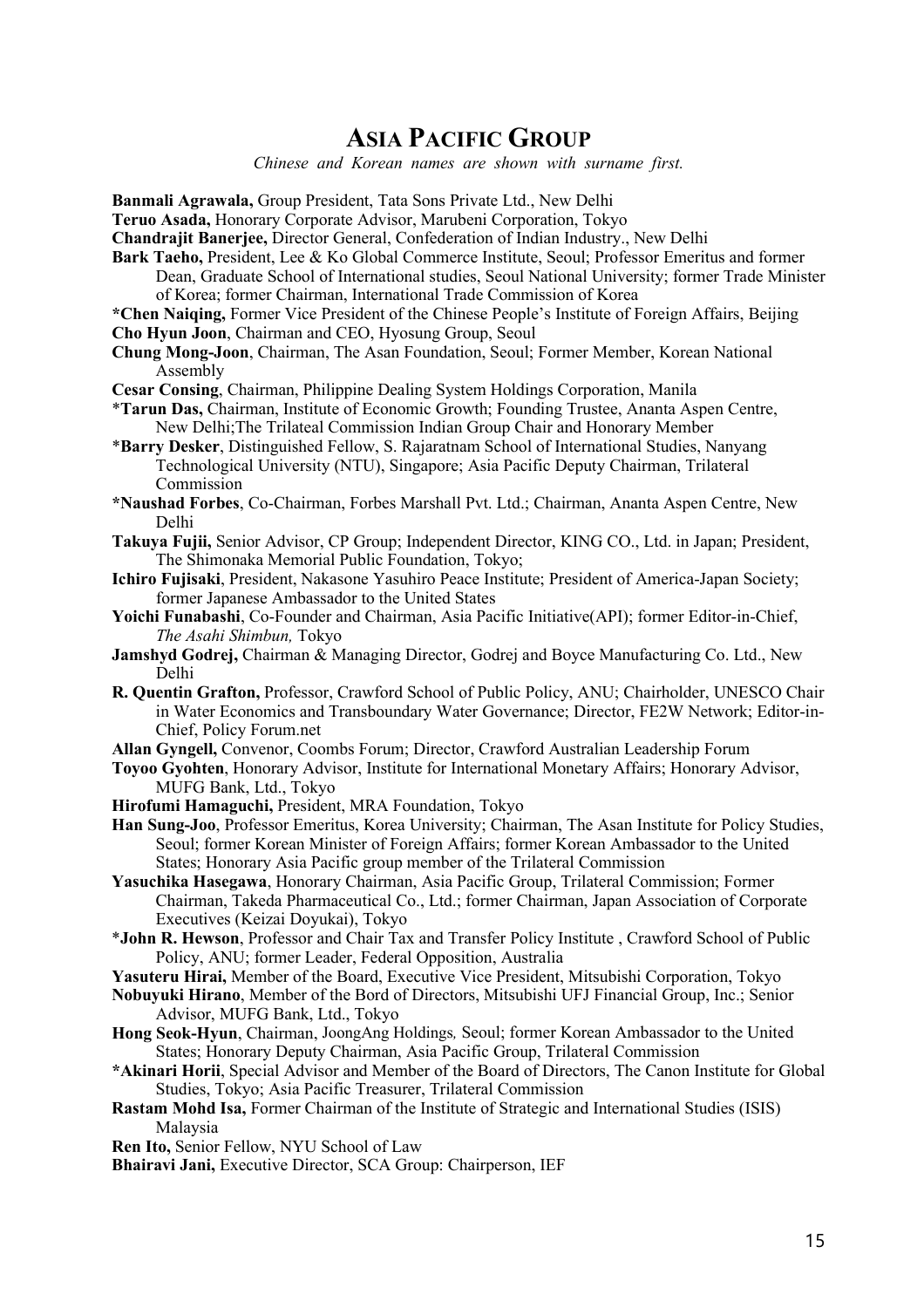- **\*Jung Ku-hyun,** Chief Research Officer, J Campus; former; Professor Emeritus, Yonsei University; former President, Samsung Economic Research Institute; former President, The Seoul Forum for International Affairs, Seoul
- **Shigesuke Kashiwagi,** Senior Advisor, EQY AB; Managing Partner, Bwac JAPAN LLC, Tokyo

**Eijiro Katsu,** Representative Director, President Co-CEO & COO, Internet Initiative Japan Inc., Tokyo

- **Bilahari Kausikan,** Chairman, Middle East Institute, National University of Singapore; Ambassador-at -Large, Ministry of Foreing Affairs of Singpore; Former Permanent Secretary, Ministry of Foreign Affairs, Singapore
- **Yuko Kawamoto**, Professor, Waseda Graduate School of Business and Finance, Waseda University, Tokyo
- **Koichi Kawana**, Former Director Vice Chairman, JGC Corporation, Tokyo; Non-executive Director , BANDAI NAMCO Holdings, Inc., Comsys Holdings, Tokyo Electron Device Limited and ispace inc.
- **Kim Kihwan**, Emeritus Chair, The Seoul Financial Forum, Seoul; Honorary Asia Pacific group member
- **Izumi Kobayashi,** Director and a member of the Board, ANA Holdings Inc., Tokyo
- **Akira Kojima,** Senior Fellow, Japan Center for Economic Research ( JCER ); Member of the Board of Trustees and Visiting Professor at National Graduate Institute for Policy Studies (GRIPS) and Ritusmeikan University (Kyoto); Chairman, World Trade Center Tokyo, Inc
- **Tom Kompas**, Director, Crawford School of Public Policy, ANU; Director, Australian Centre for Biosecurity and Environmental Economics (ACBEE); Editor-in-Chief, Asia and the Pacific Policy Journal
- **Takeshi Kunibe**, Chairman of the Board, Sumitomo Mitsui Financial Group, Inc., Tokyo
- **Charles D. Lake II**, Chairman and Representative Director, Aflac Life Insurance Japan., Tokyo; President, Aflac International
- **Lawrence Lau**, Ralph and Claire Landau Professor of Economics and former Vice-Chancellor/President, The Chinese University of Hong Kong

**Lee Hong Koo**, Former Korean Prime Minister, Seoul ; Honorary Asia Pacific group member

- Lee Jay Y., Vice Chairman, Samsung Electronics, Seoul
- **\*Lee Shin-wha**, Professor, Department of Political Science and International Relations, Korea University, Seoul; Member on Public Diplomacy Committee, Korea
- **Lee Sook-Jong**, Professor, Graduate School of Governance, SungKyungKwan University, Seoul **Li Zhaoxing**, Former Foreign Minister of PRC, Beijing
- **Lu Shumin**, Former Vice President of the Chinese People's Institute of Foreign Affairs, Beijing
- **Nikhil R. Meswani,** Executive Director and Member of the Board of Reliance Industries Limited, Mumbai
- **Sunil Misra,** Director General, Indian Electrical & Electronics Manufacturers' Association (IEEMA), New Delhi
- **Mike Moore**, Former New Zealand Ambassador to US; former Director-General, World Trade Organization, Geneva; former Prime Minister of New Zealand
- **Satoru Murase**, Partner, Mayer Brown LLP, NY

**Kuniharu Nakamura,** Chairman of the Board of Directors, Sumitomo Corporation, Tokyo

- **Hiroaki Nakanishi,** Former Chairman of the Board and Representative Executive Officer, Hitachi, Ltd., Tokyo; Former Chairman, Japan Business Federation (KEIDANREN)
- **Takehiko Nakao,** Chairman of the Institute, Mizuho Research and Technologies, Ltd., Tokyo; Former President, Asian Development Bank(ADB)
- **Rajan Navani,** Vice Chairman & Managing Director, JetSynthesys (Jetline Group), New Delhi
- **Philip Ng, Chief Executive Officer, Far East Organization, Singapore**
- \***Roberto F. de Ocampo**, Chiarman and CEO, Philippine Veterans Bank; Chairman, Board of Advisors, RFO Center for Public Finance & Regional Economic Cooperation, Manila; former Philippine Secretary of Finance
- **\*Akio Okawara,** President, Japan Center for International Exchange., Tokyo

**Kentaro Okuda,** President & Group CEO, Nomura Holdings, Inc., Tokyo

- **Park Chul Hee,** Professor, Seoul National University, Seoul
- **\*Ryu Jin Roy**, Chairman and Chief Executive Officer, Poongsan Group., Seoul; Asia Pacific Deputy Chairman, Trilateral Commission
- **Ruan Zongze,** Executive Vice President of China Institute of International Studies, Beijing
- **Sakong Il**, Chairman & CEO, Institute for Global Economics (IGE), Seoul; former Korean Minister of Finance; Honorary Asia Pacific group member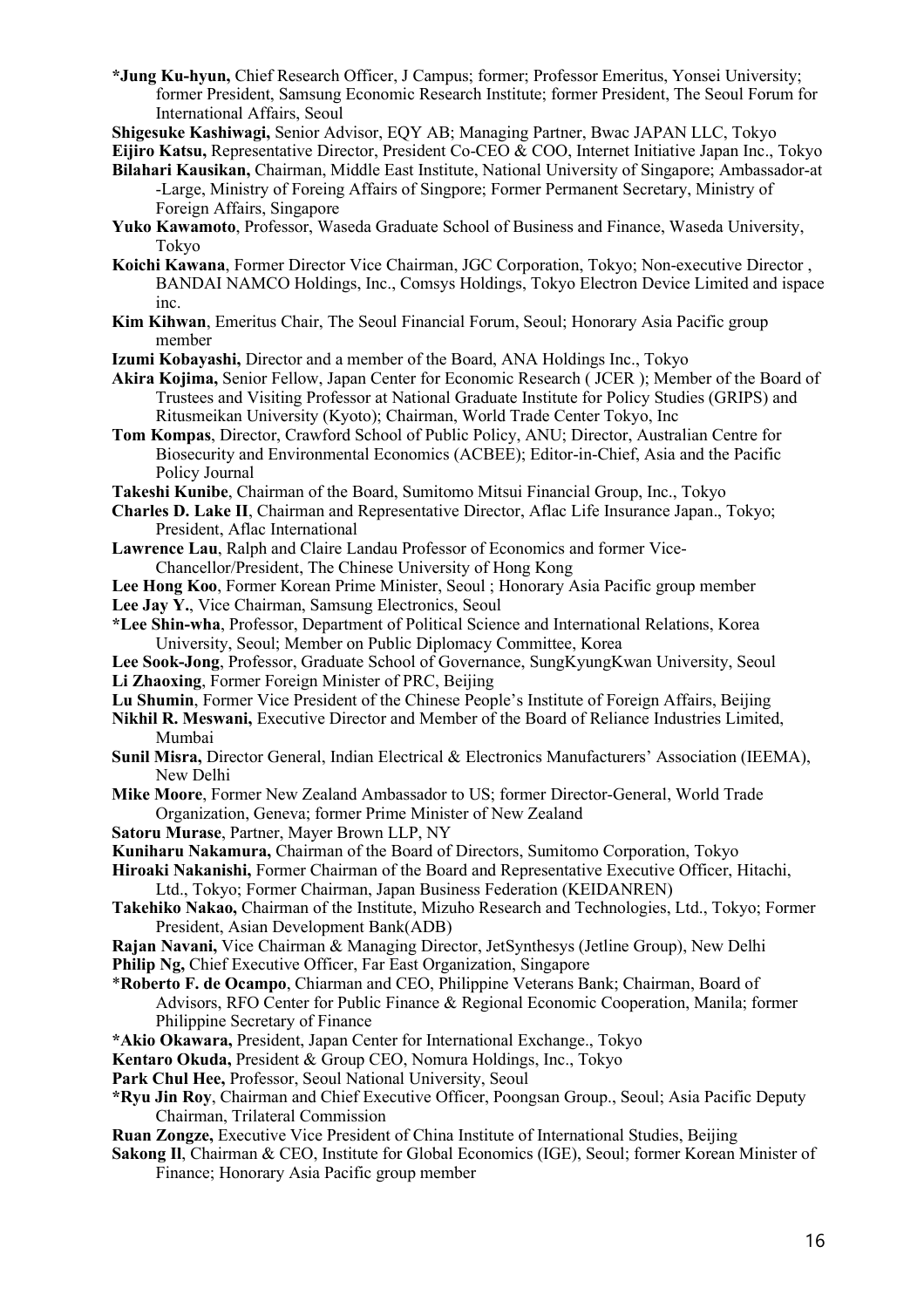**Kengo Sakurada,** Group CEO, Director, President and Representative Executive Officer, Sompo Holdings, Inc. ; Chairman, Japan Association of Corporate Executives (Keizai Doyukai), Tokyo

**Yasuhiro Sato**, Chairman of the Board, Mizuho Financial Group, Inc., Tokyo

**Shin Dong-Bin**, Chairman, Lotte Group, Seoul

**Tobby Simon,** Founder and President, The Synergia Foundation, Bangalore

- **Sio Chi Wai,** Deputy to the 13th National People's Congress of the People's Republic of China, Macau **Jacob Soetoyo**, Executive Director, The Gesit Companies, Jakarta
- **Sohn Jie-Ae**, Professor, Ewha Womans University; Senior Communications Consultant for the Korean Green Growth Trust of the World Bank, Seoul
- **Yasuhisa Shiozaki**, Former Minister of Health, Labour and Welfare; Member, Japanese House of Representatives; former Chief Cabinet Secretary, Tokyo
- **\*Shigemitsu Sugisaki**, Vice Chairman, Goldman Sachs Japan Co., Ltd., Tokyo; former Deputy Managing Director, International Monetary Fund (IMF)
- **Yoshihisa Suzuki**, Vice Chairman and Member of the Board, ITOCHU Corporation, Tokyo
- **Dato' Sri Dr. Tahir**, President & CEO, Mayapada Group, Jakarta
- **Akio Takahara,** Professor of Contemporary Chinese Politics, Graduate School of Law and Politics, The University of Tokyo
- **Keizo Takemi**, Member, Japanese House of Councillors; Senior Fellow, Japan Center for International Exchange; former Vice Minister for Health, Labour and Welfare of Japan, Tokyo
- **\*Akihiko Tanaka**, President, National Graduate Institute for Policy Studies, Tokyo; Asia Pacific Chairman, Trilateral Commission
- **Hitoshi Tanaka**, Chairman, Institute for International Strategy (IIS), Japan Research Institute, Ltd., Tokyo; Senior Fellow, Japan Center for International Exchange; former Deputy Minister for Foreign Affairs
- **Naoki Tanaka**, President, Center for International Public Policy Studies, Tokyo
- **Nobuo Tanaka,** Former Executive Director of the International Energy Agency (IEA)
- **Somkiat Tangkitvanich,** President, Thailand Development Research Institute (TDRI)
- **Keiko Tashiro,** Deputy President and Member of the Board, Daiwa Securities Co, Ltd., Tokyo
- **Teh Kok Peng**, Adviser and Advisory Board Member , China International Capital Corporation; Former President, GIC Special Investments, Singapore
- **Siddharth Tiwari,** Chief Representative for Asia and the Pacific, Bank for International Settlements (BIS), Hong Kong
- **Kiyoshi Tsugawa**, Former Board Member of Aozora Bank., Tokyo
- **Shingo Tsuji,** President and CEO, Mori Building Co., Ltd.
- **Masaaki Tsuya,** Former Chairman of the Board, CEO and Reresentative Executive Officer, Bridgestone Corporation., Tokyo
- **Anbu Varathan,** Director General & CEO, Indian Machine Tool Manufacturers' Association (IMTMA), Bangarole
- \***Jusuf Wanandi**, Senior Fellow and co-founder, Centre for Strategic and International Studies (Indonesia), Jakarta; Vice Chairman of the Board of Trustees CSIS Foundation
- **Lukito Wanandi,** President Director, Santini Group, Jakarta
- **Hiroshi Watanabe,** President, Institute for International Monetary Affairs, Tokyo
- **\*Tarisa Watanagase,** Former Governor of the Bank of Thailand
- **Michael Wesley,** Director, Academic Outreach and Research, National Security College, Crawford School of Public Policy, ANU
- **Hassan Wirajuda,** Former Foreign Minister of Indonesia, Jakarta
- **YY Wong**, Chairman and Founder, Wywy Group, Singapore
- **Wu Xinbo,** Professor and Dean, Institute of International Studies, Director , Center for American Studies, Fudan University, Shanghai
- **\*Zhao Weiping**, Vice President of the Chinese People's Institute of Foreign Affairs, Beijing; Former Chinese Consulate General to Chicago
- **Zhou Wenzhong**, Member of the Consultative and former Secretary-General of Boao Forum; Former Chinese Ambassador to U.S.; Former Vice Foreign Minister, Beijing